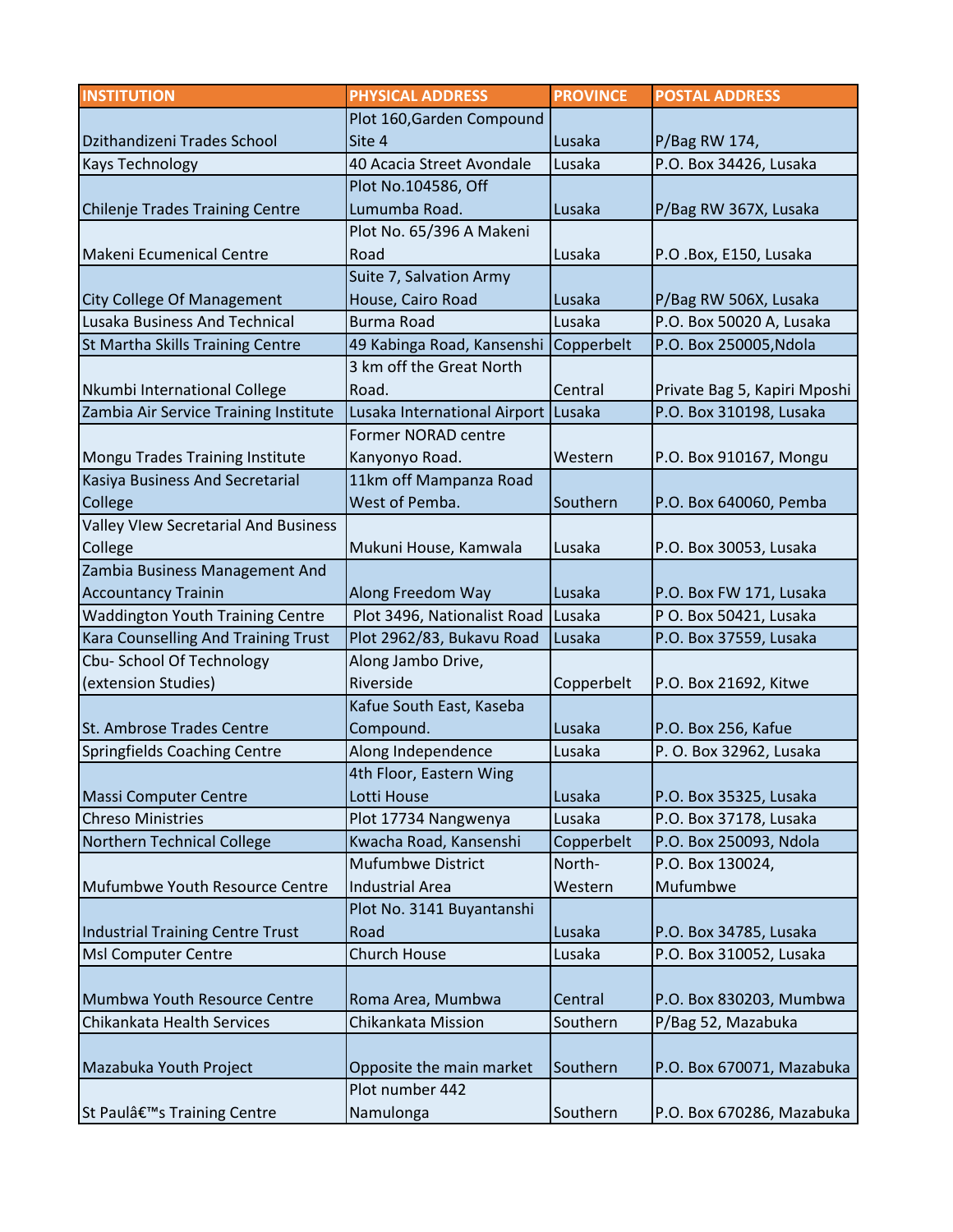|                                          | Bwana Mukubwa Industrial          |            |                             |
|------------------------------------------|-----------------------------------|------------|-----------------------------|
| Indeni Technical Training Centre         | Area                              | Copperbelt | P.O. Box 71869, Ndola       |
|                                          | Zambia Sugar Premises in          |            |                             |
| Zambia Sugar Training Centre             | Mazabuka                          | Southern   | P.O. Box 670240, Mazabuka   |
| <b>Zesco Training Centre</b>             | Along Ndola Kitwe Road            | Copperbelt | P.O. Box 240142, Ndola      |
| Chipata Trades Training Institute        | Umodzi Highway, Chipata           | Eastern    | P / Bag 66, Chipata         |
| Kitwe Vocational Training Centre         | <b>Race Course</b>                | Copperbelt | P.O. Box 22397, Kitwe       |
| <b>Mobile Mission Maintenance</b>        | Plot No. 1866 Monkey              |            |                             |
| <b>Vocational Training Cen</b>           | Foundation, Ndola                 | Copperbelt | P.O. Box 73624, Ndola       |
|                                          | St. Anneâ€ <sup>™</sup> s Mission |            |                             |
| Chipata Craft Centre                     | <b>Station</b>                    | Eastern    | P.O. Box 5111235, Chipata   |
|                                          | Plot No 903 Mosi-O-Tunya          |            |                             |
| <b>Taripa Training</b>                   | Road                              | Southern   | P.O. Box 61112, Livingstone |
| <b>Niec School Of Business</b>           | Monkey Fountain                   | Copperbelt | P.O. Box 71746, Ndola       |
| Lulamba Skills Centre                    | Lulamba Township,                 | Copperbelt | P.O. Box 11733, Chingola    |
| Ukwimi Trades Training Institute         |                                   | Eastern    |                             |
| <b>Golden Gates</b>                      | 2 Beit Road RhodesPark            | Lusaka     | P.O. Box 36332, Lusaka      |
|                                          | Mindolo, opposite Kitwe           |            |                             |
| Mindolo Ecumenical Centre                | <b>Teacher Training College</b>   | Copperbelt | P.O. Box 21493, Kitwe       |
|                                          | Chikowa Mission,                  |            |                             |
| Chikowa Youth Development Centre         | Kasenengwa River Mambwe Eastern   |            | P.O. Box 511276, Chipata    |
| Digitech School Of Computers -           | Mataka Avenue, Town               | Copperbelt | P.O. Box 23586, Kitwe       |
| Don Bosco Youth Centre-chingola          | Kitwe Road                        | Copperbelt | P.O. Box 11069, Chingola    |
| Kasama School For Continuing             | Ituna Area                        | Northern   | P.O. Box 410322, Kasama     |
|                                          | Along Kasama – Mungwi             |            |                             |
| Lukashya Trades Training Institute       | Road                              | Northern   | P/Bag Lukashya, Kasama      |
| Kafue Gorge Regional Training            | Namalundu, Kafue Gorge            | Lusaka     | P.O. Box 32774, Lusaka      |
| Royal Secretarial And Management         |                                   |            |                             |
| College Ltd                              | Plot 18 Chiparamba House          | Lusaka     | P.O. Box 30340, Lusaka      |
| Mongu School For Continuing              | Along Kanyonyo Street,            |            |                             |
| Education                                | Mongu                             | Western    | P.O. Box 910057, Mongu      |
| Young Women's Christian                  | Plot 11380, Chilimbulu            |            |                             |
| <b>Association Lusaka</b>                | Road, Lusaka                      | Lusaka     | P.O. Box 37577, Lusaka      |
| Mandevu Youth Project                    | Mandevu                           | Lusaka     | P.O. Box 30269, Lusaka      |
|                                          | Room 410 Fourth floor new         |            |                             |
| Patience Pays Institute                  | wing Mosi-O-Tunya House           | Southern   | P.O. Box 61253, Livingstone |
|                                          | Pemba Catholic Church             |            |                             |
| Pemba Catholic Youth Projects            | <b>Grounds Along Living stone</b> | Southern   | P.O. Box 640188, Pemba      |
| <b>Buchi Youth Vocational Training</b>   |                                   | Copperbelt |                             |
| Mbabala Youth Resource Centre            | Along Namwala Road                | Southern   | P.O. Box 630574, Choma      |
| Mel Computer Systems Education           | NAPSA Building, Kitwe             | Copperbelt | P.O. Box 22410, Kitwe       |
| <b>Prison Fellowship Training Centre</b> | Vitanda Street C12/14             | Copperbelt | P.O. Box 240070, Ndola      |
| Professional Designs Computer            | Stand No 1199/20 1st              |            |                             |
| Centre                                   | <b>Street Town Centre</b>         | Southern   | P.O. Box 630407, Choma      |
| Lusaka Vocational Training Centre        | Plot No.1631 Kapatu Road          | Lusaka     | P.O. Box 30564, Lusaka      |
|                                          |                                   |            |                             |
| St Oscar's Women Development             | Umodzi Highway                    | Eastern    | P.O. Box 560085, Petauke    |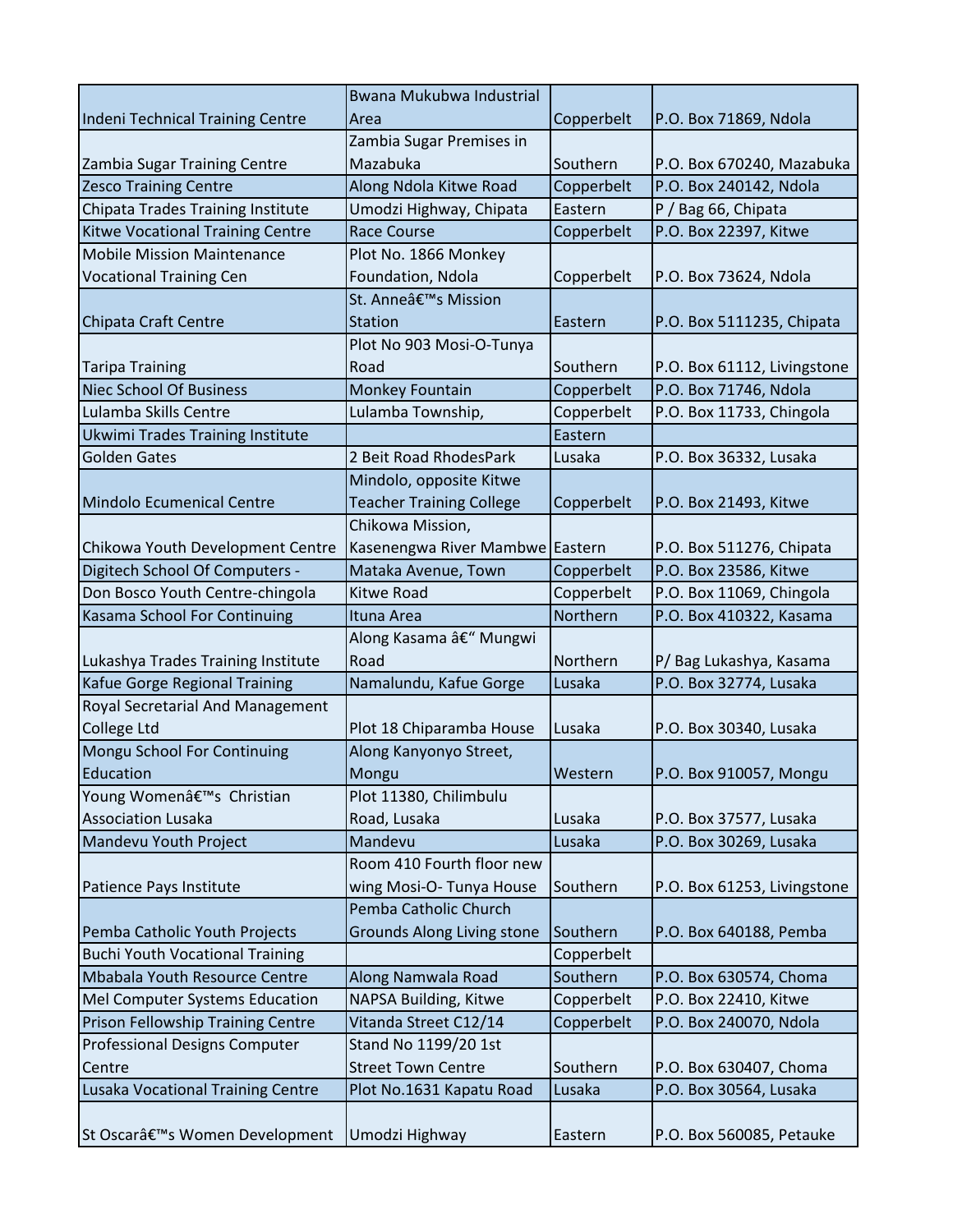| <b>Twatasha Youth Formation Target</b>     |                                       |            |                            |
|--------------------------------------------|---------------------------------------|------------|----------------------------|
| Programmes                                 | <b>Race Course</b>                    | Copperbelt | P.O. Box 21004, Kitwe      |
| <b>Abundant Life Training Centre</b>       | Along Roan Road,                      | Lusaka     | P.O. Box 35964, Lusaka     |
| Leonard Cheshire International             | No.7 Tafuna Road Kansenshi Copperbelt |            | P.O. Box 72965, Ndola      |
| <b>RCZ Youth Training Centre</b>           |                                       | Lusaka     |                            |
| Eden Institute                             | <b>Barlastone</b>                     | Lusaka     | P.O.Box 37727, Lusaka      |
|                                            | <b>Opposite Embassy</b>               |            |                            |
| Small Enterprise Development Board         | Supermarket, Kafue Road               | Lusaka     | P.O. Box 35373, Lusaka     |
| Mulele Mwana Youth Skills Training         | Chitukuko Road Regiment               |            |                            |
| <b>Centre And Community Project</b>        | Parish                                | Lusaka     | P.O. Box 320078, Lusaka    |
| <b>Technical And Vocational</b>            | Shala Road off Buntungwa,             |            |                            |
| Teachersâ€ <sup>™</sup> College (tvtc)     | Avenue                                | Copperbelt | P.O. Box 90199, Luanshya   |
| Ndola Polytechnic                          |                                       | Copperbelt |                            |
|                                            | Chibolya opposite                     |            |                            |
| Kanyama Youth Programme Trust              | Namununga                             | Lusaka     | P.O. Box 38737, Lusaka     |
| Zambia Postal Staff Training College       | Kalewa Road, Northrise                | Copperbelt | P.O. Box 70330, Ndola      |
| <b>Twikatane Ndola Vocational Training</b> | Off Chifubu Road                      | Copperbelt | P.O. Box 73021, Ndola      |
| Zambia Ict College Limited                 | Kalewa Road, Northrise                | Copperbelt | P.O. Box 71631, Ndola      |
| Lilelelo Youth Training Centre             | Lusaka Road, Mongu                    | Western    | P.O. Box 910014, Mongu     |
| Zambia Insurance Business College          | <b>Next Barclays Sports</b>           | Lusaka     | P.O. Box 30353, Lusaka     |
| Don Bosco Training School - Lufubu         | Lufubu Mission                        | Luapula    | P.O. Box 750095, Kazembe   |
| Don Bosco Carpentry School -               |                                       |            |                            |
| Kazembe                                    | Kazembe                               | Luapula    | P.O. Box 750095, Kazembe   |
| Mansa School For Continuing                |                                       | Luapula    |                            |
|                                            | Corner of Nkwazi Road and             |            |                            |
| <b>Regent College</b>                      | Freedom Way                           | Lusaka     | P.O. Box 300695, Lusaka    |
| Hotel And Tourism Training Institute       | Along Church Road                     | Lusaka     | P/BAG E 186, Lusaka        |
| Kaniki Bible College                       | Along Ndola – Mufulira<br>Road        | Copperbelt | P.O. Box 240092, Ndola     |
| Luanshya Craft Training Centre             | 1384 Chipembele Road                  | Copperbelt | P.O. Box 90456, Luanshya   |
| Zambia Institute Of Management             | Mimosa Road                           | Lusaka     | P.O. Box 31735, Lusaka     |
| Zambia Institute Of Management -           | Nchanga South                         | Copperbelt | P.O. Box 10963, Chingola   |
| Zambia Institute Of Management             | Buyantashi Road, Industrial           |            |                            |
| <b>City Campus</b>                         | Area                                  | Lusaka     | P.O. Box 31735, Lusaka     |
| Zambia Institute Of Management             |                                       |            |                            |
| Emmasdale                                  | Emmasdale                             | Lusaka     | P.O. Box 31735, Lusaka     |
| <b>Luanshya Technical And Business</b>     | Chipembele Road                       | Copperbelt | P.O. Box 90387, Luanshya   |
| <b>National Vocational Rehabilitation</b>  | Along Ndola – Kitwe                   | Copperbelt | P.O. BOX 240100, Ndola     |
|                                            | North western Province                | North-     |                            |
| Solwezi Trades Training Institute          | <b>Permanent Secretary</b>            | Western    | P.O. Box 110293, Solwezi   |
| Maamba Youth Project                       | <b>Catholic Church Ground</b>         | Southern   | P.O. Box 25, Maamba        |
| <b>Mufulira School For Continuing</b>      | David Kaunda Drive                    | Copperbelt | P.O. Box 40421, Mufulira   |
| <b>Audio VIsual Training Unit</b>          | <b>TEVETA Building, Longacres</b>     | Lusaka     | P/B Bag RW16X, Lusaka      |
| <b>Tazara Training Centre</b>              | <b>Near Tazara Station</b>            | Muchinga   | P.O. Box T131, Mpika       |
|                                            |                                       |            |                            |
| <b>Kitwe Trades School</b>                 | Twibukishe, Kitwe                     | Copperbelt | Private Bag 2000, Chingola |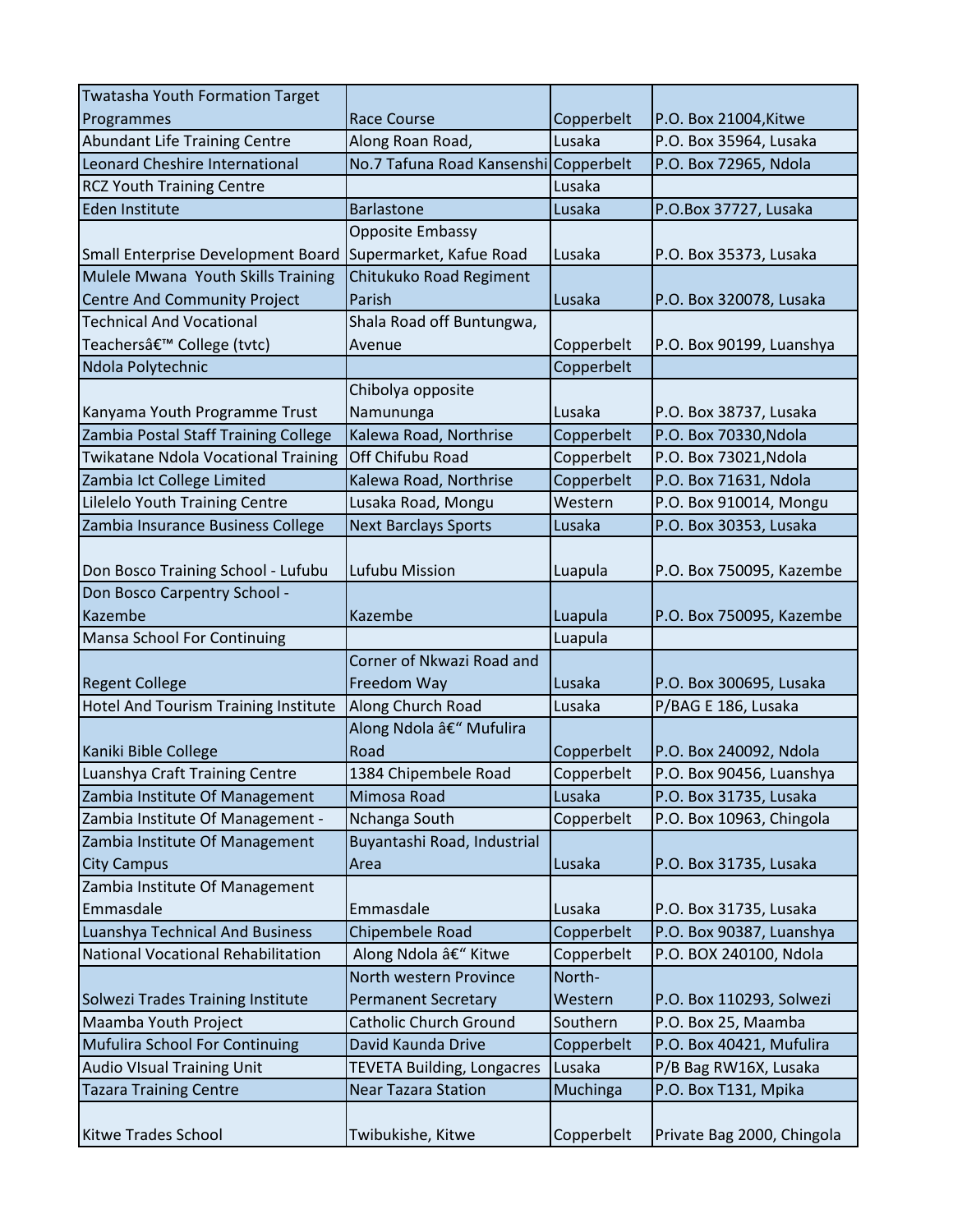|                                        | Namboard Building, Buteko       |            |                             |
|----------------------------------------|---------------------------------|------------|-----------------------------|
| <b>VIsion School Of Accountancy</b>    | Avenue                          | Copperbelt | P.O. Box 72214, Ndola       |
|                                        | <b>Monze Catholic Church</b>    |            |                             |
| Monze Youth Project                    | <b>Grounds Along Presidents</b> | Southern   | P.O. Box 50106, Monze       |
|                                        | Field Road, Kantanshi,          |            |                             |
| Kantashi Trades Training College       | Mufulira                        | Copperbelt | P.O. Box 40759, Mufulira    |
| Livingstone Institute Of Business And  | <b>5km from Town Nakatindi</b>  |            |                             |
| Engineering                            | Road, Dambwa                    | Southern   | P.O. Box D27, Livingstone   |
| <b>Chelstone Youth Centre</b>          | Plot 1112 Ngwerere              | Lusaka     | P.O. Box 310163, Lusaka     |
| Amec Mechanical Institute              |                                 | Lusaka     |                             |
| Chawama Youth Skills Training          |                                 | Lusaka     |                             |
| Choma Trades Training Institute        | Choma                           | Southern   | P.O. Box 630001, Choma      |
|                                        | Opposite Mukobeko               |            |                             |
| Kabwe Institute Of Technology          | Township                        | Central    | P.O. Box 80430, Kabwe       |
| Mansa Trades Training Institute        | Along Kawambwa Road             | Luapula    | P.O. Box 710050, Mansa      |
|                                        | 12km away from                  | North-     | P.O. Box 160049,            |
| Mwinilunga Trades Training Institute   | Mwinilunga Boma                 | Western    | Mwinilunga                  |
|                                        | <b>NRDC Campus, Business</b>    |            |                             |
| Nrdc/zega Training Trust               | Centre, Along Great East        | Lusaka     | P.O. Box 310241, Lusaka     |
| Necor Zambia                           | Lonrho House, Cairo Road        | Lusaka     | P.O. Box 31465, Lusaka      |
| <b>Auxillum Skills Training Centre</b> | Blue Boer Road, Makeni          | Lusaka     | P.O. Box 31151, Lusaka      |
|                                        | No. 19 Uganda Avenue,           |            |                             |
| Life Skills Training Centre            | <b>Town Centre</b>              | Central    | P.O. Box 80380, Kabwe       |
| <b>Lukulu Training Centre</b>          | Santa Maria Mission             | Western    | P.O. Box 950049, Lukulu     |
| Young Mens Christian Association       | YMCA, Buildings Buteko          |            |                             |
| Ndola                                  | Avenue, Ndola                   | Copperbelt | P.O. Box 72159, Ndola       |
| Maamba Collieries Training Centre      | Maamba Collieries Premises      | Southern   | P.O. Box 99, Maamba         |
|                                        | <b>UCZ St Stephens Church</b>   |            | P.O. Box 630451, Choma      |
| <b>Chodort Training Centre</b>         | Grounds,                        | Southern   | Southern                    |
| Kaoma Youth Resource Centre            | Along Freedom Way               | Western    | P.O. Box 940167, Mongu      |
| Mongu Home Craft Centre                | Along Lusaka Road               | Western    | P.O. Box 910312, Mongu      |
| Kaoma Trades Training Institute        | Along Freedom Way               | Western    | P.O. Box 940049, Kaoma      |
|                                        | Kamloops Road Opp. The          |            |                             |
| Kalingalinga Community Centre          | <b>Catholic Church</b>          | Lusaka     | P.O. Box 50362, Lusaka      |
|                                        | Plot No 465 Great North         |            |                             |
| Nakambala Training School              | Road South of Mazabuka          | Southern   | P.O. Box 670245, Mazabuka   |
| Twin Fountain Agriculture Training     | 21KM NorthEast of Kalomo        | Southern   | P.O. Box 620277, Kalomo     |
| Mukwela Youth Resource Centre          | No.3901 Mukwela Farm            | Southern   | P.O. Box 620231 Kalomo      |
|                                        | Catholic Church Grounds,        |            |                             |
| Youth Community Training Centre        | Livingstone                     | Southern   | P.O. Box 60138, Livingstone |
|                                        | Plot No 252 Kalima Street       |            |                             |
| Kara Counselling And Training Trust    | Mochipapa                       | Southern   | P.O. Box 630461, Choma      |
| Digitech School Of Computer Studies    | <b>Ridgeway Campus</b>          | Lusaka     | P.O. Box 32682, Lusaka      |
| Evangelical Fellowship Of Zambia       | Along Kamloops Avenue,          |            |                             |
| <b>Training Centre</b>                 | Kalingalinga                    | Lusaka     | P.O. Box 33862, Lusaka      |
| Luwaka School Of Floristry And         | No, 73, ELM Road                | Lusaka     | P.O. Box 50714, Lusaka      |
| Chiyota Youth Resource Centre          | Off Great East Road,            | Lusaka     | P.O. Box 85, Chongwe        |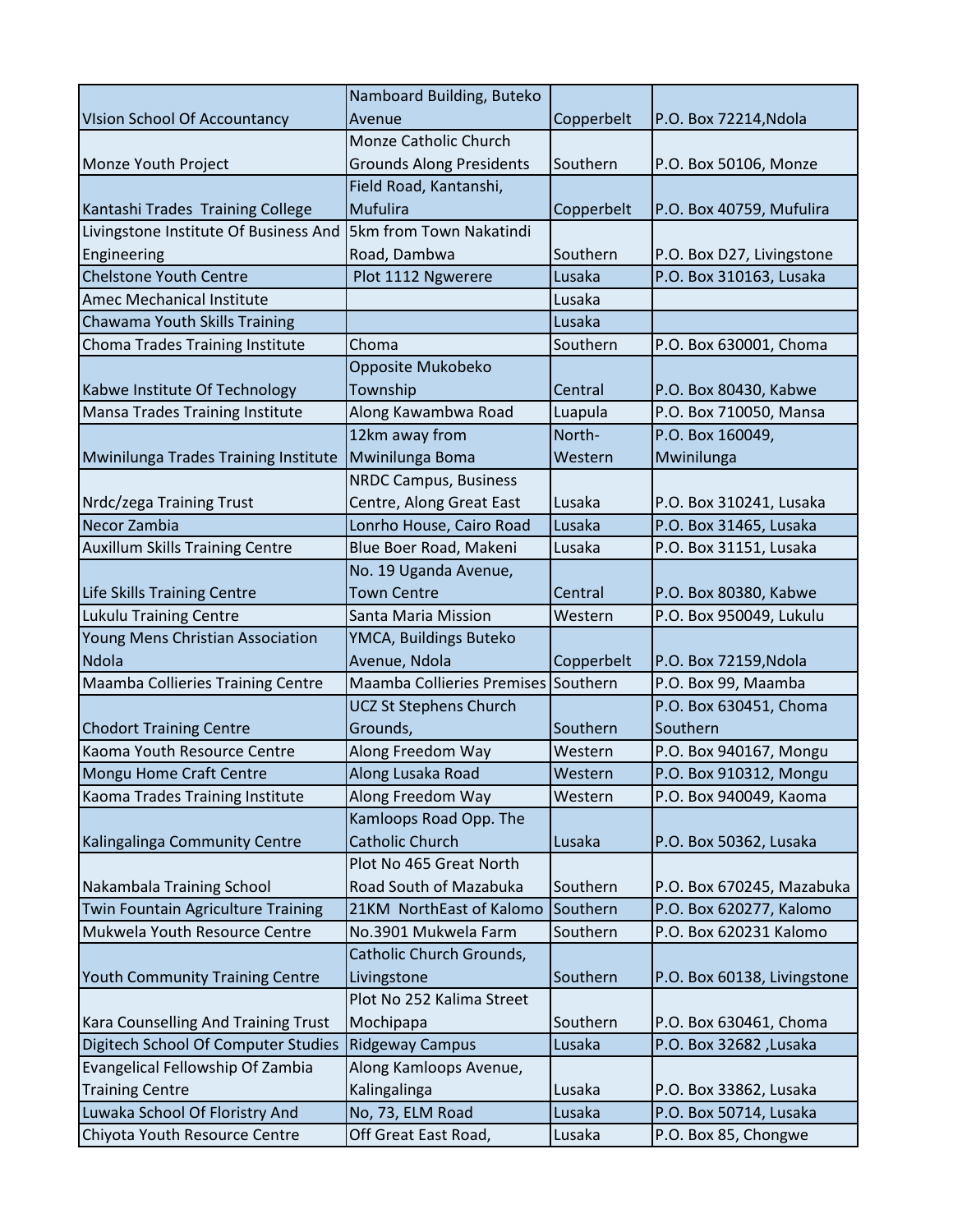| <b>Ndola School For Continuing</b>    | Independence Avenue,            |            |                           |
|---------------------------------------|---------------------------------|------------|---------------------------|
| Education                             | Opposite Ndola City Council     | Copperbelt | P.O. Box 70495, Ndola     |
| Mufulira Technical Training Institute | <b>Plant Area</b>               | Copperbelt | P.O. Box 40499, Mufulira  |
| Luanshya School For Continuing        | Second Class Area,              | Copperbelt | P.O. Box 90215, Luanshya  |
| Zibsip                                | Kantanta Street                 | Copperbelt | P.O. Box 21495, Kitwe     |
|                                       | Old Fred Joe premises Cairo     |            |                           |
| <b>Parrot Secretarial College</b>     | Road                            | Lusaka     | P.O. Box 35449, Lusaka    |
| George Benson Christian College       | 12KM Southeast of Kalomo.       | Southern   | P.O. Box 620022, Kalomo   |
| <b>Shining Light Training Centre</b>  | Opposite Green Inn              | Central    | P.O. Box 81060, Kabwe     |
| Namwala Youth Project                 | <b>Catholic Church Grounds</b>  | Southern   | P.O. Box 31, Namwala      |
|                                       | Murundu area, Off               |            |                           |
| Murundu Development Centre            | Mukambo road                    | Copperbelt | P.O. Box 40999, Mufulira  |
| Copperbelt International College      | Chamboli, Kitwe                 | Copperbelt | P.O. Box 280310, Kitwe    |
| <b>Greenwood Institute</b>            | Plot No. 1693 Lumumba           | Lusaka     | P.O. Box 39318, Lusaka    |
| Ndola Training Centre For The         | Ndola                           | Copperbelt | P.O.Box 72905, Ndola      |
| Zambia Academy For Management         | Room 18 UNZA Ridgeway           |            |                           |
| And Accountancy Stud                  | Campus, Lusaka.                 | Lusaka     | P.O. Box 50516, Lusaka    |
| Zambia Institute Of Mass              | Plot No.3529 Government         |            |                           |
| <b>Communication Trust (Zam</b>       | Road.                           | Lusaka     | P.O. Box 50386, Lusaka    |
|                                       | Shala Road, NRDC Campus         |            |                           |
| In-service Training And Trust         | <b>Great East Road</b>          | Lusaka     | P.O. Box 90770, Lusaka    |
| Zambia Agriculture Craft And          | Muzabula Area, 12km from        | North-     |                           |
| <b>Theological Studies</b>            | Solwezi Boma                    | Western    | P.O. Box 110127, Solwezi  |
| Kolbe House Vocational Training       | Along Chingola Road             | North-     | P.O. Box 110257, Solwezi  |
| Chikankata High School                | Chikankata High School          | Southern   | P.O. Box 51, Mazabuka     |
|                                       | Along Freedom Way,              |            |                           |
| Kabwe Adventist Family Health         | Opposite Lukanga Basic          |            |                           |
| Institute                             | School,                         | Central    | P.O. Box 80214, Kabwe     |
| <b>Micronet Computers</b>             | <b>Behind National Servings</b> | Western    | P.O. Box K163, Mongu      |
|                                       | Buyantanshi, Nchanga            |            |                           |
| Craw Hammer Trades Institute          | North, Chingola                 | Copperbelt | P.O. Box 10194, Chingola  |
| Zimba Centre For Rural And Youth      | Plot 11, Catholic Church        |            |                           |
| Development                           | Grounds, Zimba                  | Southern   | P.O. Box 29, Zimba        |
|                                       | Chiparamba House,               |            |                           |
| <b>Cyber Academy</b>                  | Chiparamba Road                 | Lusaka     | P.O.Box 31604, Lusaka     |
| Mpika Youth Resource Centre           | Centre of the Boma              | Muchinga   | P.O. Box 450121, Mpika    |
| Chinsali Youth Resource Centre        | Town Centre, Chinsali           | Muchinga   | P.O. Box 480204, Chinsali |
| Co-operative College                  | Leopards Hill Road              | Lusaka     | P.O. Box 50208, Lusaka    |
| Eastern Province Chamber Of           | Luangwa Bicycle plant,          |            |                           |
| <b>Commerce And Industry</b>          | Chipata                         | Eastern    | P.O.Box 511141            |
| Mufulira Professional College         | Field Road, Kantanshi           | Copperbelt | P.O. Box 40297Mufulira    |
|                                       | Plot 5161 Off Mindolo           |            |                           |
| Mushili Youth Training Centre         | Road, Mushili                   | Copperbelt | P.O. Box 70197, Ndola     |
| <b>Aglow Community College</b>        |                                 | Copperbelt |                           |
| Zambia Insurance Business College     | Corner of Broadway /            |            |                           |
| Trust                                 | Arusha Street                   | Copperbelt | P.O. Box 71727 Ndola      |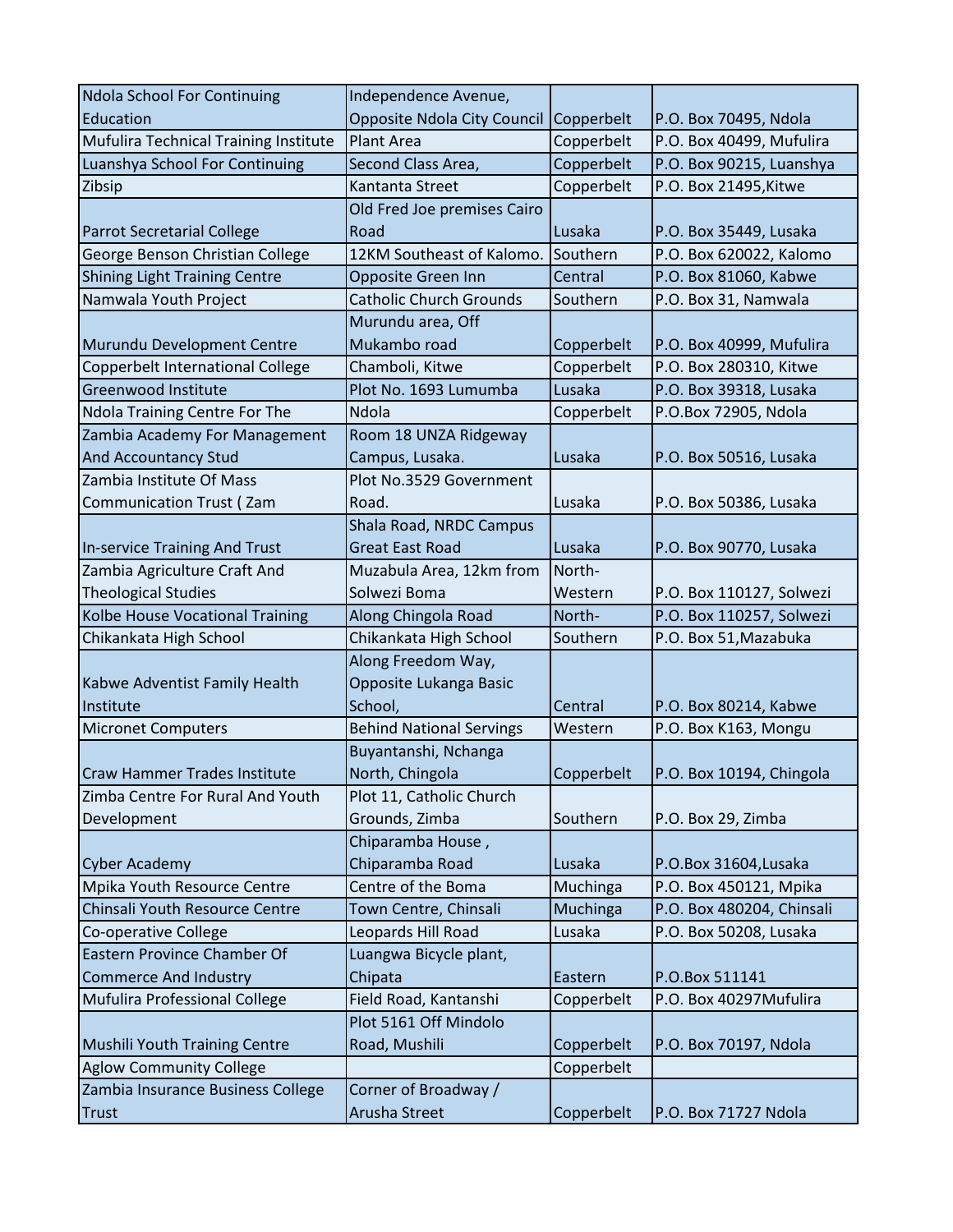|                                                             | Along Leopards Hill Road,           |            |                             |
|-------------------------------------------------------------|-------------------------------------|------------|-----------------------------|
| Bauleni Special Needs Project                               | <b>Bauleni</b>                      | Lusaka     | P.O. Box 320080, Lusaka     |
| Mutech                                                      | 3rd Floor, Electra House            | Lusaka     | P.O.Box 36421, Lusaka       |
|                                                             | Room 8F, Galaba House,              |            |                             |
| <b>Grance College</b>                                       | Mazabuka                            | Southern   | P.O.Box 670214, Mazabuka    |
| <b>Chelstone Skills Training Centre</b>                     |                                     | Lusaka     |                             |
| <b>Premier Accountancy And Business</b>                     | North mead Shopping                 |            |                             |
| College                                                     | Complex, Paseli Road                | Lusaka     | P.O. Box 31089, Lusaka      |
| <b>Thorn Park Construction Training</b>                     | Wamulwa Road, Thorn Park            | Lusaka     | P.O. Box 39070, Lusaka      |
| <b>In-service Training And Education</b>                    | Shala Road off Buntungwa            |            |                             |
| Centre (istec)                                              | Avenue                              | Copperbelt | P.O. Box 90770, Luanshya    |
| Kabwe School For Continuing                                 | Plot 1535, Munkoyo Street.          | Central    | P.O. Box 80228, Kabwe       |
| Solwezi School For Continuing                               | Along Tumviananai Road              | North-     | P.O. Box 110276, Solwezi    |
| <b>Chipata School For Continuing</b>                        | Kapata Area                         | Eastern    | P.O. Box 510658,            |
| Chingola Skills Training Centre                             |                                     | Copperbelt |                             |
| <b>Women Centre</b>                                         | Plot No. 1714, Burma Road           | Lusaka     | P.O. Box 50226, Lusaka      |
|                                                             | Mindolo Ecumenical                  |            |                             |
| Young Women's Christian                                     | foundation, Mindolo,                |            |                             |
| Association (kitwe)                                         | Opposite K                          | Copperbelt | P.O.Box 21721, Kitwe        |
| Jacaranda Farm Agriculture Training                         | Off Mikambo Road,                   | Copperbelt | P.O. Box 40263, Mufulira    |
| Evelyn Hone College Of Applied Arts                         | Corner of Church and                |            |                             |
| <b>And Commerce</b>                                         | Dushambe Roads                      | Lusaka     | P.O. Box 30029, Lusaka      |
| Nangoma Vocational Training Centre                          | <b>Catholic Church Grounds</b>      | Central    | P.O. Box 01, Nangoma        |
| Young Menâ€ <sup>™</sup> s Christian                        |                                     |            |                             |
| <b>Association Makeni</b>                                   | Along Makeni Road                   | Lusaka     | Makeni, Lusaka              |
|                                                             | Plot No. 20092, Along               |            |                             |
| <b>Sos Vocational Training Centre</b>                       | Kabwe Road                          | Lusaka     | P.O. Box 37907, Lusaka      |
|                                                             |                                     |            | P.O. Box 730105,            |
| St Mary's Development Centre                                | <b>Catholic Mission Area</b>        | Luapula    | Kawambwa                    |
|                                                             | In New Town Opposite                |            |                             |
| Salasian Sisters Laura Skills Centre                        |                                     |            |                             |
|                                                             | Kasama Boys High School             | Northern   | P.O. Box 410201, Kasama     |
|                                                             | Plot 165 Makulumpe Road             |            |                             |
| Northern College                                            | Kasama                              | Northern   | P.O. Box 410543, Kasama     |
| <b>Basika Training Institute</b>                            | No 1199/36 Macha Road               | Southern   | P.O. Box 620256 Kalomo      |
| Mazabuka School For Continuing                              | Kapufi Compound behind              |            |                             |
| Education                                                   | Assumption Catholic Church Southern |            | P.O. Box 670641, Mazabuka   |
| M And M Management And Labour                               | Kulima Tower, Katunjila             |            |                             |
| <b>Consultants Ltd</b>                                      | Road                                | Lusaka     | P.O. Box 35128, Lusaka      |
| Chrisymeyas (cbmt) Institute                                | <b>LIVINGSTONE</b>                  | Southern   |                             |
|                                                             |                                     |            |                             |
| Livingstone Polytechnic                                     | <b>Coilard Memorial Church</b>      | Southern   | P.O. Box 60752, Livingstone |
| National Institute For Scientific And                       | Along International Airport         |            |                             |
| <b>Industrial R</b>                                         | Road                                | Lusaka     | P.O. Box 310158, Lusaka     |
|                                                             | Ashcom House 1st Floor              |            |                             |
| <b>Belsam Advanced Driving Training</b>                     | <b>Fishinga Road</b>                | Lusaka     | P.O. Box 35917, Lusaka      |
| Zambia Agri -business Technical<br><b>Assistance Centre</b> | Chindo Road, Woodlands              | Lusaka     | P/Bag 207, Lusaka           |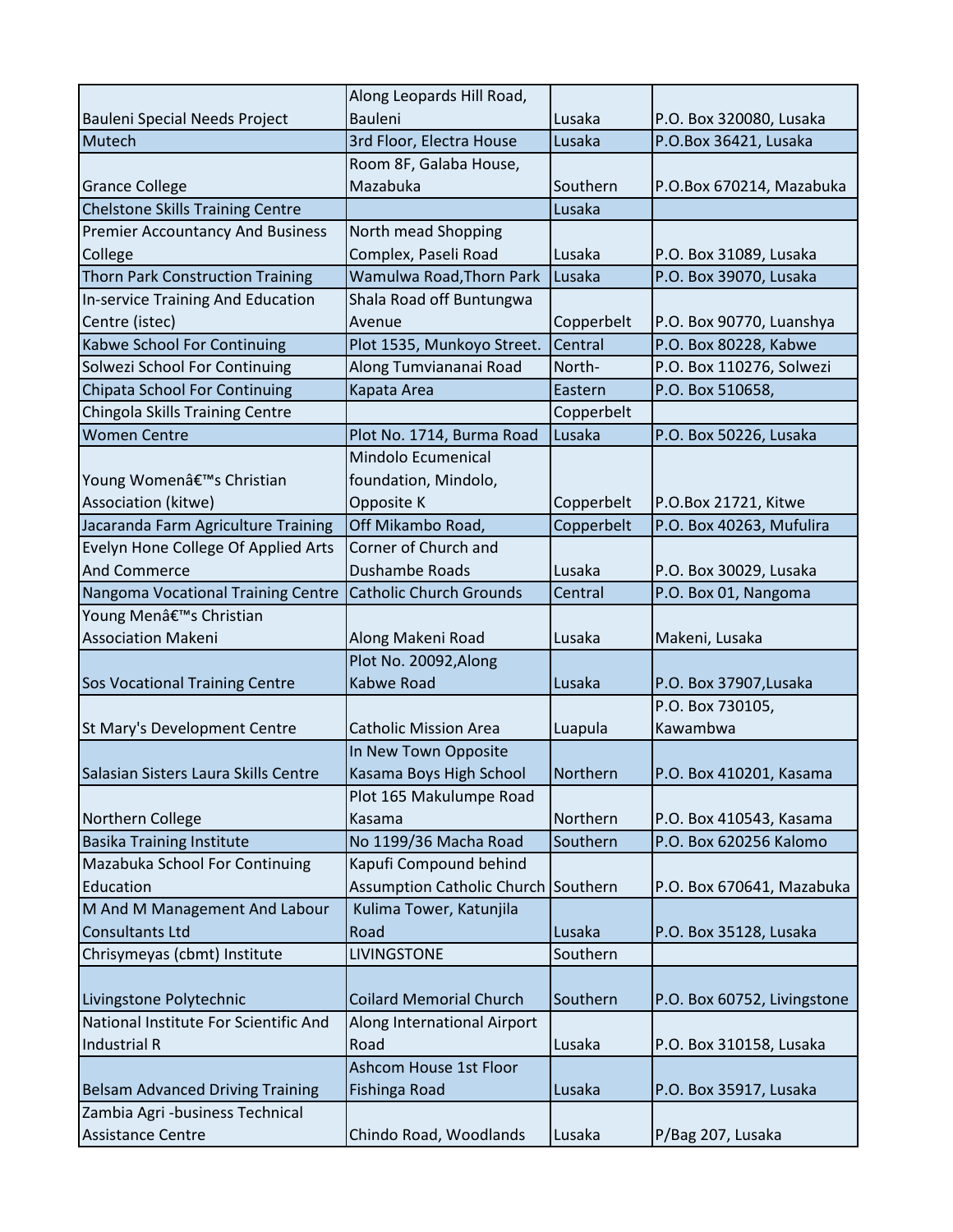| Lusaka Youth Resource Centre                         | Plot 16798, Mass Media           | Lusaka     | P.O. Box 50700, Lusaka      |
|------------------------------------------------------|----------------------------------|------------|-----------------------------|
|                                                      |                                  |            |                             |
| Chipembi Farm College                                | Farm No. 696, Chisamba           | Central    | P. O. Box 820038, Chisamba  |
| Central African Correspondence                       | 14th Floor, Findeco House,       |            |                             |
| College                                              | Cairo Road, Lusaka               | Lusaka     | P.O.Box 51035, Lusaka       |
| Zambezi Development Trust Skills                     |                                  | North-     |                             |
| <b>Training Centre</b>                               | Along Airport Road,              | Western    | P.O. Box 150054, Zambezi    |
|                                                      | St Francis Parish, 60km          | North-     |                             |
| Nazareth Homecraft College                           | from Solwezi Boma                | Western    | P O Box 150054, Solwezi     |
| Manyinga Youth Skills Training                       | Along M8 Mufumbwe                | North-     | P.O. Box 34, Manyinga       |
|                                                      | Opposite Zesco Power             | North-     |                             |
| Zambezi Youth Resource Centre                        | House, Zambezi                   | Western    | P O Box 150098              |
| Luwingu Youth Resource Centre                        | Luwingu                          | Luapula    |                             |
| Kasama Institute Of Business And                     |                                  |            |                             |
| <b>Engineering Studi</b>                             | Town Centre, Kasama              | Northern   | P.O. Box 410109, Kasama     |
| Moon Rays Trust College                              | Plot 403 Mpulungu                | Northern   | P.O. Box 128, Mpulungu      |
| Kasama Manpower Development                          | Off Mukulumpe Road, Town         |            |                             |
| Centre                                               | Centre, Kasama                   | Northern   | P.O. Box 410898 Kasama      |
| Katima Business Centre                               | Off Senanga Road, Sesheke        | Western    | P.O.Box 172 Sesheke         |
|                                                      |                                  |            | P.O. Box 920048,            |
| Sioma Home Craft Centre                              | <b>Catholic Mission, Sioma</b>   | Western    | Shangombo, Senanga          |
| Senanga (ucz)trades School                           | <b>UCZ Mission Grounds</b>       | Western    | P.O. Box, Senanga           |
|                                                      | Lusaka Road next to Total        |            |                             |
| <b>Mumwa Craft Association</b>                       | (Z) Filling Station              | Western    | P.O. Box 910431, Mongu      |
| Lamal Trades Training Institute                      | Plot no. 108 Kambule Street      | Western    | P.O. Box 910173, Mongu      |
| Namushakende Youth Skills Training                   | Off Senanga Road,                |            |                             |
| Centre                                               | Namushakende                     | Western    | P.O. Box 27, Namushakende   |
|                                                      | Plot 103 along Freedom           |            |                             |
| Kaoma Computer Training Centre                       | Way in Kaoma                     | Western    | P.O. Box 940009, Kaoma      |
| Maranatha Grassroot Institute                        | Along Freedom Way, Kaoma Western |            | P.O. Box 940004, Kaoma      |
|                                                      | <b>St Marks Secondary School</b> |            | P/Bag 1XC, Mampanza,        |
| Maurice Katowa Homecraft Centre                      | Grounds 70km north of Ch         | Southern   | Choma.                      |
|                                                      | 503 5th Floor Old wing, Mosi-    |            |                             |
| Livinstone Trust International College o-Tunya House |                                  | Southern   | P.O. Box 61429, Livingstone |
|                                                      |                                  |            |                             |
|                                                      | Plot 360 Mosi-O-Tunya            |            | C/ o Necor Zambia Lusaka,   |
| <b>Necor Training Centre</b>                         | Road                             | Southern   | P.O. Box 31465, Lusaka      |
| Kabushi Vocational And                               |                                  |            |                             |
| <b>Entrepreneuship Training Centre</b>               |                                  | Copperbelt |                             |
| Mishikishi Youth Training Centre                     | Along Kapiri - Ndola Road        | Copperbelt | P.O. Box 250073, Ndola      |
| <b>Mechanics For Africa</b>                          | Monkey Fountain Area,            | Copperbelt | P.O. Box 250016 Ndola       |
| Zambia Centre For Proffessional                      | 8TH Floor Lotti House, Cairo     |            |                             |
| <b>Training And Consu</b>                            | Road                             | Lusaka     | P.O. Box 40297Mufulira      |
|                                                      | Plot 1625/1609, Sheki Sheki      |            |                             |
| National Council For Construction                    | Road, Emmasdale                  | Lusaka     | P.O. Box 34596, Lusaka      |
| Zambia National Library For The                      | Plot 4225 Chulumbulu Road        |            |                             |
| <b>Blind Computer Tra</b>                            | Chilenje                         | Lusaka     | P.O. Box 35583, Lusaka      |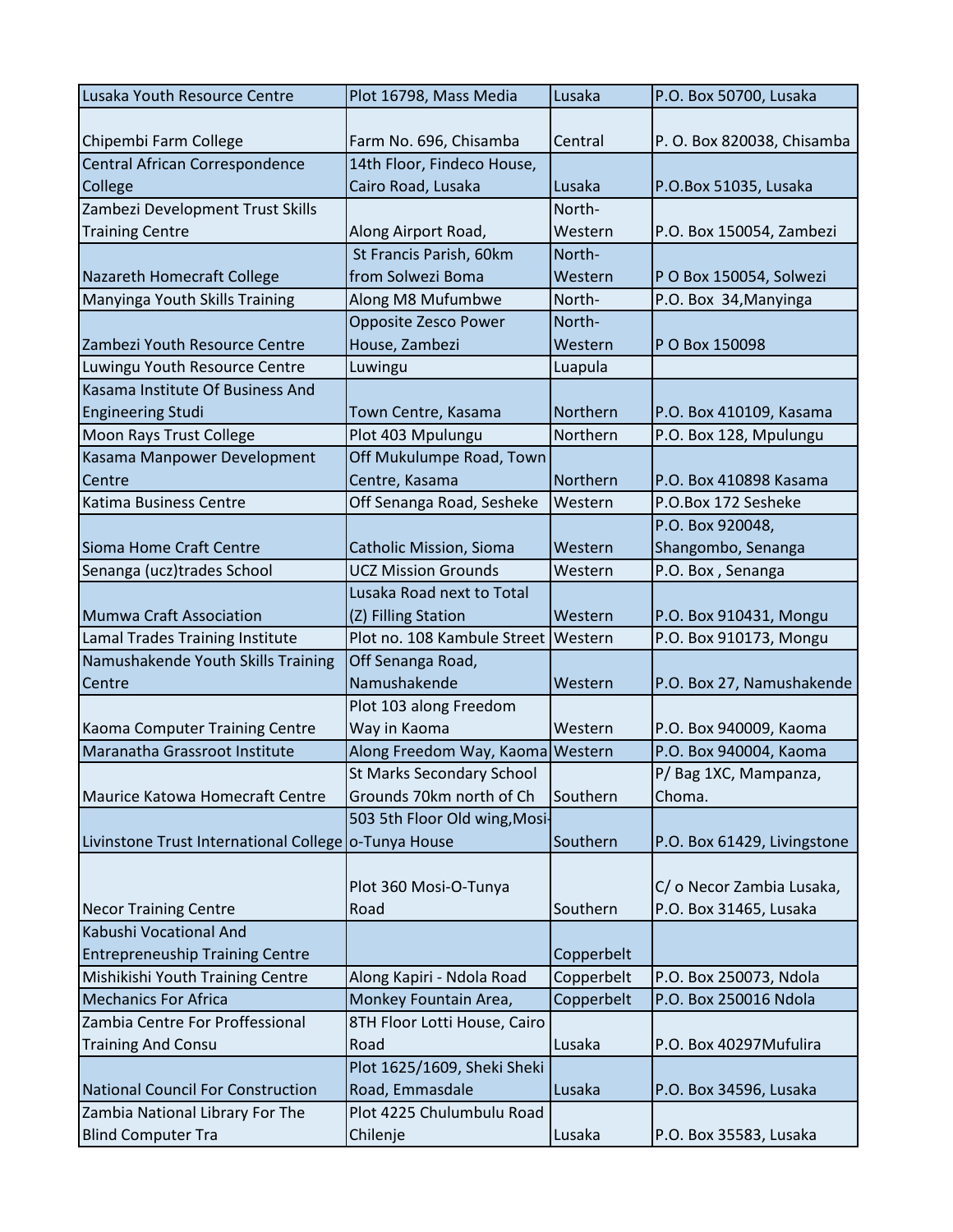| Zambia Chamber Of Small And         | <b>Stanchart Building, Show</b>   |            |                           |
|-------------------------------------|-----------------------------------|------------|---------------------------|
| <b>Medium Business Associ</b>       | grounds                           | Lusaka     | P.O. Box 32932, Lusaka    |
| Local Government Training Institute | Chalimbana, Chongwe               | Lusaka     | P.O. Box 311093, Lusaka   |
| <b>T.s Tutorials</b>                | Off Mumbwa Road                   | Lusaka     | P.O.Box 32900, Lusaka     |
|                                     | Modern High School,               |            |                           |
| <b>Modern Training Centre</b>       | <b>President Avenue</b>           | Copperbelt | P.O. Box 70434, Ndola     |
| Kawambwa School For Continuing      | Behind St Mary's Blind            |            | P.O. Box 730030.          |
| Education                           | School                            | Luapula    | Kawambwa                  |
| <b>Slice Technology</b>             | NAPSA Building, Kabwe             | Central    | P.O. Box 80830, Kabwe     |
| Hillside Institute Of Business      | Plot 4482, Katima Mulilo          |            |                           |
| Management (Hibm)                   | Road, Kalundu                     | Lusaka     | P.O. Box 51054, Lusaka    |
| Makeni Islamic Vocational Training  | Mosque Road Plot No. 8429         |            |                           |
| Centre                              | Makeni                            | Lusaka     | P.O. Box 32531, Lusaka    |
| Samfya Youth Resource Centre        |                                   | Luapula    |                           |
|                                     | Plot 462 along Great North        |            |                           |
| Sima (luyobolola)training Institute | Road, Catholic Church G           | Southern   | P.O. Box 670224, Mazabuka |
|                                     |                                   |            |                           |
| Zelogix                             | Along Nakambala Road              | Southern   | P.O. Box 670240, Mazabuka |
| St Margaret School Of Designing And |                                   |            |                           |
| Tailoring                           | Mushili Bonano, Mushili           | Copperbelt | P.O. Box 70071, Ndola     |
| King George VI National Youth       | Along Kapiri - Mposhi Road        | Central    | P.O. Box 80783, Kabwe     |
|                                     | Plot 11723, Nalupembe             |            |                           |
| <b>Walk Tall Tuition Centre</b>     | House, Kabelenga Road             | Lusaka     | P.O. Box 31019, Lusaka    |
|                                     |                                   |            | Plot No. 680, Cairo Road, |
| Step â€"in Training Centre          | Along Cairo Road                  | Lusaka     | Lusaka                    |
| Katunjila Business College          | 2365 Katunjila Road               | Lusaka     | P.O.Box 30860, Lusaka     |
| <b>Educom Zambia Limited</b>        | Plot 2664, Malambo Road           | Lusaka     | P.O.Box 36489, Lusaka     |
|                                     | Chilongozi Road, Mfuwe,           |            | P.O.Box 82, Mfuwe,        |
| African College For Cbnrm           | Mambwe                            | Eastern    | Mambwe                    |
| Africare                            | Kombe Street, Chadiza,            | Eastern    | P.O. Box 511135, Chipata  |
| <b>Association Of Cisep Users</b>   | <b>TEVETA Building, Longacres</b> | Lusaka     | P.O.Box 51274, Lusaka     |
| Professional Disabled Women In      | Plot No. KAS 435, Milungu         |            |                           |
| <b>Action Institution</b>           | Road, Kasama                      | Northern   | P O Box 410363 Kasama     |
| Lunar Rainbow Institute             | Mosi â€"O- Tunya House            | Southern   | P.O.Box D26,              |
|                                     |                                   |            |                           |
| Zambia Forestry College             | Mwekera                           | Copperbelt | P/Bag 1, Mwekera, Kitwe   |
| Mochipapa Training And              |                                   |            |                           |
| <b>Development Centre</b>           | Along Sikalongo Road              | Southern   | P.O.Box 630090, Choma     |
|                                     | Corner of Kwacha and              |            |                           |
| Mitanda Home For The Aged           | Kapompo Road                      | Copperbelt | P.O.Box 250096, Ndola     |
| Palabana Dairy Institute            | Chongwe District                  | Lusaka     | P.O.Box 50199, Lusaka     |
| Prudence Institute Of Career        | <b>Ridgeway Campus</b>            | Lusaka     | P.O.Box 38042 Lusaka      |
|                                     | Behind St Joseph, Catholic        |            |                           |
| St Josephs School Of Tailoring      | Church, Chilenje South            | Lusaka     | P.O.Box 320324, Lusaka    |
| National Resources Development      | <b>NRDC Campus along Great</b>    |            |                           |
| College (Nrdc)                      | East Road                         | Lusaka     | P.O.Box 310099, Lusaka    |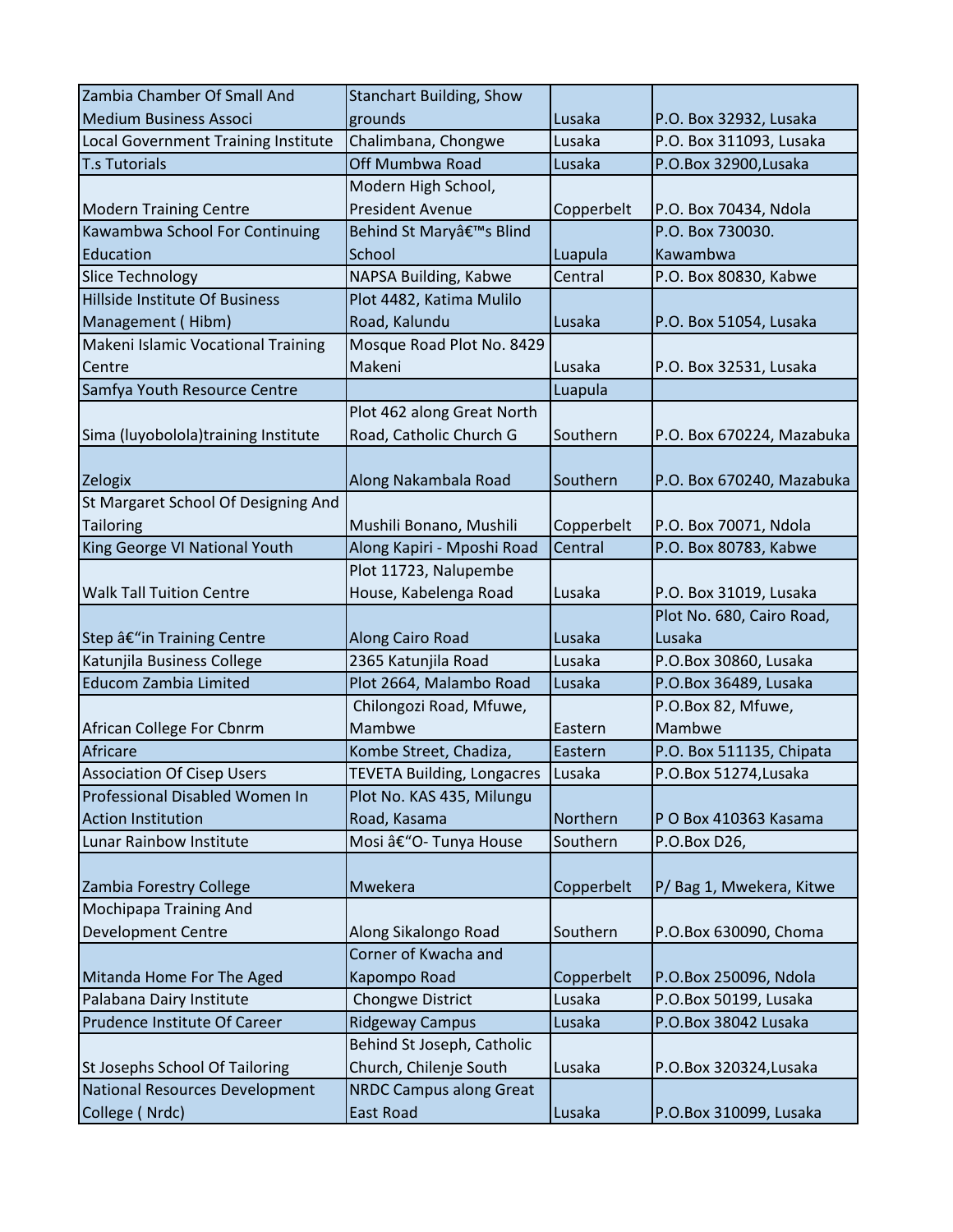| <b>Gemstone Processing And Lapidary</b>               | Lapidary Centre Along                     |            |                            |
|-------------------------------------------------------|-------------------------------------------|------------|----------------------------|
| <b>Training Centre</b>                                | Kabwe Road                                | Copperbelt | P.O.Box 250002, Ndola      |
| Lubwe Youth Skills Training Centre                    |                                           | Luapula    |                            |
| Mazzarrelo Skills Training Centre                     | Chimense                                  | Luapula    | P.O BOX 710431 Mansa       |
|                                                       | Plot No. 35 Independence                  | North-     |                            |
| <b>Makole Computer Training Centre</b>                | Avenue, Solwezi                           | Western    | PO Box 110069, Solwezi     |
| Isoka Skills Training Centre                          | Town Centre, Isoka                        | Muchinga   | P O Box 440185 Isoka       |
| Lubwe Youth Training Centre                           | <b>Lubwe Mission</b>                      | Luapula    | P.O.Box 42, Lubwe          |
|                                                       | Solidarity House, Oxford                  |            |                            |
| Zctu / Cisep                                          | Street, Kitwe                             | Copperbelt | P.O.Box 20652, Kitwe       |
| <b>Global Educational Trust Training</b>              | Apostolic Church ground                   |            |                            |
| Institute                                             | along old Limulunga Road i                | Western    | P.O. Box 910195            |
| <b>Immaculata Visitation Teaching</b>                 | Mine Plant                                | Central    | P.O.Box 80070, Kabwe       |
| Young Men Christian Association                       | Plot No. 378, Mumba                       |            |                            |
| Kabwe                                                 | Crescent, Kabwe                           | Central    | P.O. Box 80228, Kabwe      |
| <b>Faith Orphans Foundation Trade</b>                 | Plot 1720, Buyantanshi                    |            |                            |
| School                                                | Township                                  | Copperbelt | P. O. Box 23168, Kitwe     |
|                                                       | Plot No. 198A, Lamba                      |            |                            |
| <b>Grace Baptist Institute Of Ndola</b>               | Crescent, Ndeke                           | Copperbelt | P.O.Box 70209, Ndola       |
|                                                       | Plot I/636/M, Sakanya                     |            |                            |
| Kaniki Skills Training Centre                         | Mufulira Road, Ndola                      | Copperbelt | P.O.Box 70992, Ndola       |
| Necor - Chingola                                      | Chingola                                  | Copperbelt | P.O Box 11616, Chingola    |
|                                                       | Plot No. 8122, Central                    |            |                            |
| Copper Stone University                               | Street, Kitwe                             | Copperbelt | P.O .Box 22041, Kitwe      |
|                                                       | Plot No. 8645 Thorn Park<br>– Makish Road | Lusaka     |                            |
| <b>Codrington Trust School</b><br><b>Uth Computer</b> |                                           |            | P.O Box 35752, Lusaka      |
| <b>Bwafwano Community Home Based</b>                  | University Teaching Hospital Lusaka       |            | Box RW 1X, Lusaka          |
| Care - Chazanga                                       | Chanzanga                                 | Lusaka     | P.O.Box 33155, Lusaka      |
| Kara Counselling Hope Skills Training                 | Plot No. 174, Luanshya                    |            |                            |
| Centre (VII                                           | Road, Villa Elizabetha                    | Lusaka     | P.O.Box 37559, Lusaka      |
| Kara Counselling And Training Centre                  | Lusaka West, Off-Mumbwa                   |            |                            |
| – Umoyo Train                                         | Road                                      | Lusaka     | P.O. Box 37559, Lusaka     |
| Longacres Business College                            | Los Angelos Road                          | Lusaka     | P.O. Box 34627, Lusaka     |
| Nachingwa School                                      | Makeni                                    | Lusaka     | P/Bag RW 50098, Lusaka     |
| Nitrogen Chemicals Of Zambia                          | Kafue Industrial Site                     | Lusaka     | P.O.Box 226, Kafue         |
|                                                       | Plot No. 1611, SIDO                       |            |                            |
| <b>Project Educate</b>                                | Complex, Mongu                            | Western    | P.O.Box 910138, Mongu      |
| <b>Eastern And Southern African</b>                   |                                           |            |                            |
| Management Institute                                  | <b>Superarinuation House</b>              | Lusaka     | P.O Box 32132, Lusaka      |
|                                                       | Plot No. 5/0/6/3979,                      |            |                            |
| <b>Sherytam Technology</b>                            | Makeni, Along Kafue Road                  | Lusaka     | P.O. Box 34708, Lusaka     |
|                                                       | 4th Floor, CUSA House,                    |            |                            |
| <b>Glexe Consultants</b>                              | Cairo road, Lusaka                        | Lusaka     | P.O. Box CA 120, Lusaka    |
|                                                       | No. 1 Chembe Street, Libala               |            | Plot No. 1, Chembe Street, |
| <b>Kavwa Computer Training Centre</b>                 | Stage 4A, Lusaka                          | Lusaka     | Libala                     |
| Zambia Centre For Accountancy                         | Dedani Kimathi Road                       | Lusaka     | P.O. Box 35243, Lusaka     |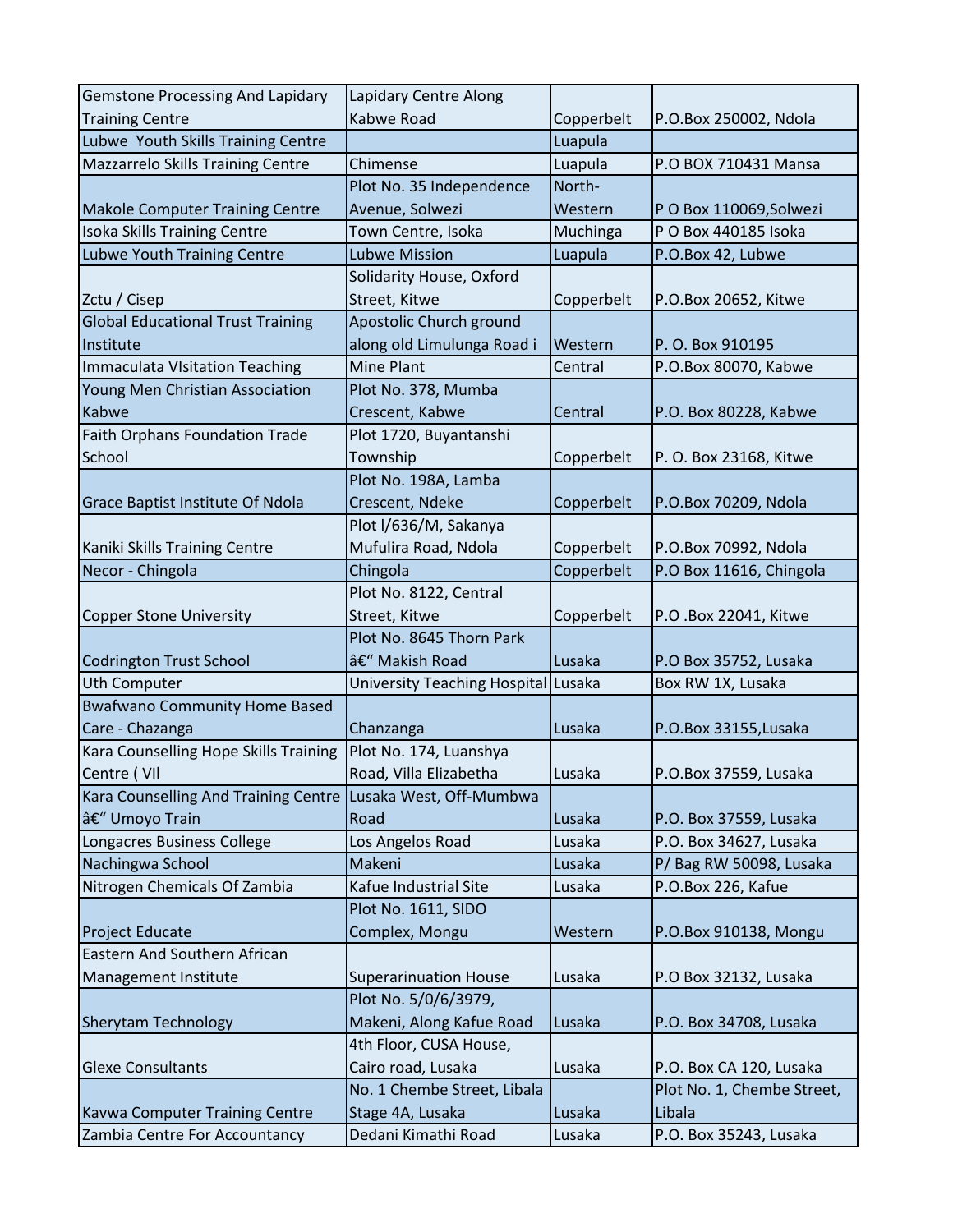| Universal Church Of Zambia               |                          |            |                       |
|------------------------------------------|--------------------------|------------|-----------------------|
| Computer School                          | Along Kafue Road         | Lusaka     | P.O.Box 34338, Lusaka |
| Miltez                                   |                          | Central    |                       |
| Zambian Cosmetology Consultancy          |                          | Lusaka     |                       |
| Kabushi Vet                              |                          | Copperbelt |                       |
| Young Men Christian Association          |                          | Copperbelt |                       |
| Fern Guest House                         |                          | Eastern    |                       |
| Don Bosco Chimese                        |                          | Luapula    |                       |
| Itezo                                    |                          | Lusaka     |                       |
| Chifwani Skills Training Centre          |                          | Northern   |                       |
| Katombora Skills Training Centre         |                          | Southern   |                       |
| Chilenje Skills Training Centre          |                          | Lusaka     |                       |
| Mukobeko Skills Training Centre          | Mukobeko Security        | Central    | P.O. Box 80915        |
| Lafe Hotel Training Centre               |                          | Lusaka     |                       |
| <b>Community Development Staff</b>       |                          |            |                       |
| <b>Training College Kitwe</b>            | <b>KITWE</b>             | Copperbelt |                       |
| Zgangani Kachinga Youth Resource         |                          | Eastern    |                       |
| Lumwana                                  |                          | North-     |                       |
| <b>Hernandez Vera Training Centre</b>    |                          | Copperbelt |                       |
| Zambia National Service Skills           |                          |            |                       |
| <b>Training Centre</b>                   |                          | Lusaka     |                       |
| Zns Chiwoko Youth Skills Training        |                          | Eastern    |                       |
| Kolelawaka Training Centre               |                          | Muchinga   |                       |
| <b>Oasis Collenge</b>                    | LUSAKA                   | Southern   |                       |
| Hartland Training And Development        |                          |            |                       |
| Collenge                                 | LUSAKA                   | Lusaka     |                       |
| St.marcellin's Skills Training Centre    | KALULUSHI                | Copperbelt |                       |
| Holy Rosary Sisters Skills Training      | <b>CHILANGA</b>          | Lusaka     | BOX 350163            |
| Monze Community Development              |                          | Southern   |                       |
| Nfc Africa Mining Plc Training School    | <b>KITWE</b>             | Copperbelt |                       |
| Kalwala Trade School                     | <b>MUCHINGA PROVINCE</b> | Muchinga   |                       |
| <b>Vocational Training Centre For</b>    |                          |            |                       |
| <b>Vulnerable Youths</b>                 |                          | Western    |                       |
| <b>Cancer Research Training Centre</b>   | Lusaka                   | Lusaka     |                       |
| Zambia College Of The Built              | LUSAKA                   | Lusaka     |                       |
| St Mathias Computer School               | Siavonga                 | Southern   |                       |
| Chisangwa Youth Resource Centre          |                          | Luapula    |                       |
| Fqmo - Mechanical Training Centre        |                          | North-     |                       |
| Kwilimuna Youth Resource Centre          | Mpongwe                  | Copperbelt | <b>NULL</b>           |
| <b>Tubombeshe Skills Training Centre</b> | LUANSHYA                 | Copperbelt |                       |
| Chipata Central Skills Training Centre   | <b>CHIPATA</b>           | Eastern    | P.O. Box 510050       |
| Kansanshi Training And Development       |                          | Lusaka     |                       |
| Family Pillar Vocational & Skills        |                          |            |                       |
| <b>Training Centre</b>                   | <b>KABWE</b>             | Central    |                       |
| <b>Holy Cross Vocational Training</b>    | Plot 2200, Mongu-Lusaka  | Western    | P. O. Box K221        |
| Lusaka Apex Medical University           | LUSAKA                   | Lusaka     |                       |
| Lusaka Central Skills Centre             | LUSAKA                   | Lusaka     | BOX 30133 LUSAKA      |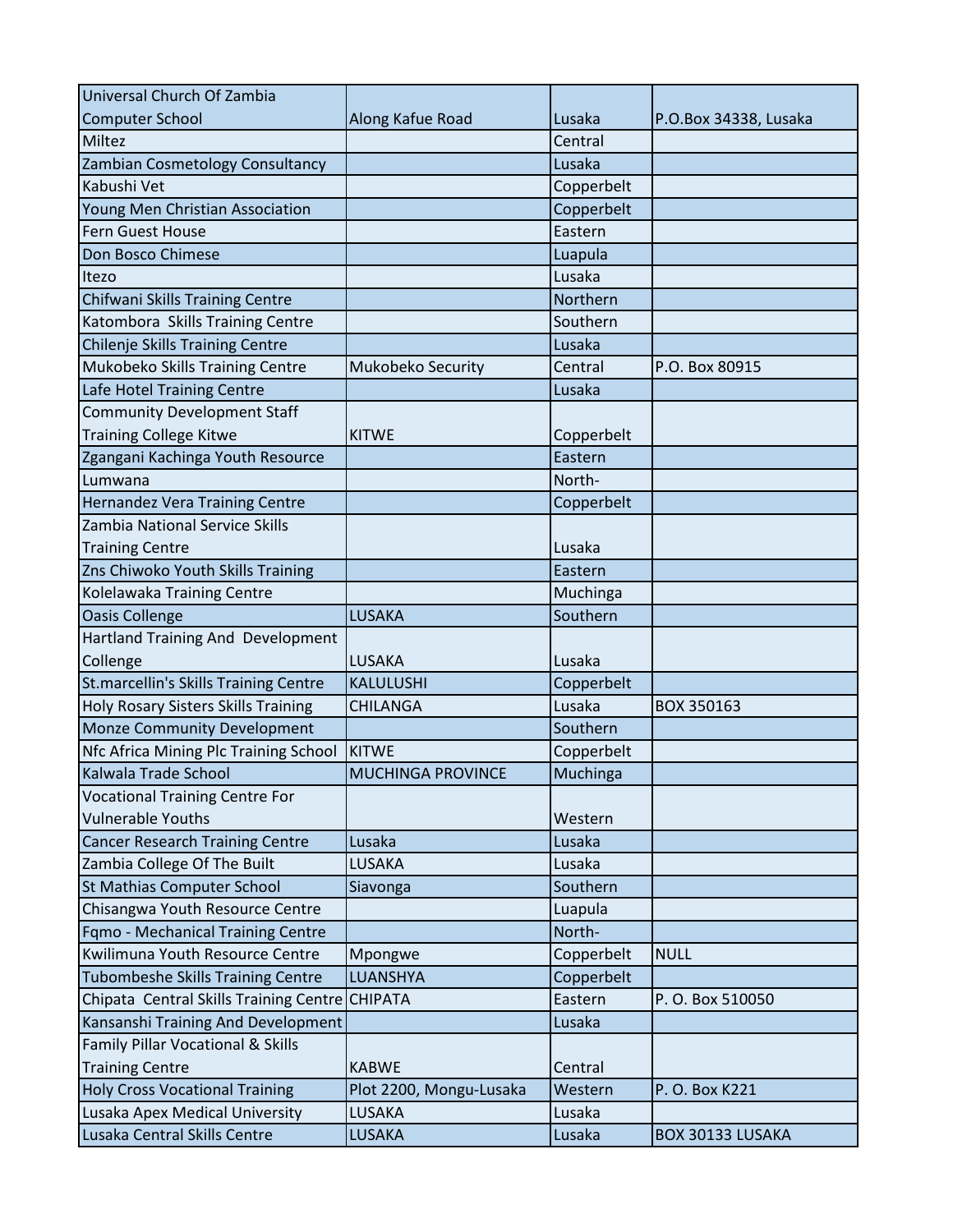| Miracle Corners Of Zambia                  | LUSAKA                 | Lusaka     |                                                |
|--------------------------------------------|------------------------|------------|------------------------------------------------|
| Chiwiso Sustainable Development            | <b>MONZE</b>           | Southern   |                                                |
| <b>Mopani Central Training Centre</b>      | <b>KITWE</b>           | Copperbelt | 10101                                          |
| Ngungu Youth Resource Centre               | <b>KABWE</b>           | Central    |                                                |
| Lusaka Open Business College               | Lusaka                 | Lusaka     | <b>NULL</b>                                    |
| Kamfinsa Skills Training Centre            |                        | Copperbelt |                                                |
| Kansenshi Skills Training Center           | Kansenshi State Prison | Copperbelt | P.O. Box 70332                                 |
| <b>Build It International</b>              | <b>LUSAKA</b>          | Lusaka     | BOX 262/PBAG E017,<br><b>CROSSROADS LUSAKA</b> |
| <b>Enterprenuership Business Devt</b>      |                        |            |                                                |
| <b>Training Institute</b>                  | KALINGLINGA            | Lusaka     |                                                |
| <b>Bedrock Africa</b>                      | Choma                  | Southern   | <b>NULL</b>                                    |
| Chikupi Vocational Training School         | <b>KAFUE</b>           | Lusaka     | PO BOX 360256                                  |
| <b>New Beginning Skills Vocational</b>     |                        |            |                                                |
| <b>Training Centre</b>                     | <b>Ndola</b>           | Copperbelt | <b>NULL</b>                                    |
| Regional Psycho-social Support             | Lusaka                 | Lusaka     |                                                |
| Sunningdale College                        | <b>LUSAKA</b>          | Lusaka     |                                                |
| Kasempa Boys Secondary School              | <b>KASEMPA</b>         | North-     |                                                |
| Solwezi Technical Secondary School         | <b>SOLWEZI</b>         | North-     |                                                |
| David Kaunda Technical Secondary           | LUSAKA                 | Lusaka     |                                                |
| Munali Boys Secondary School               | <b>LUSAKA</b>          | Lusaka     |                                                |
| Luangwa Secondary School                   | <b>LUSAKA</b>          | Lusaka     |                                                |
| Mukuba Secondary School                    | <b>LUSAKA</b>          | Lusaka     |                                                |
| Dagama Secondary School                    | LUANSHYA               | Copperbelt |                                                |
| Ndola Girls Technical Secondary            | <b>NDOLA</b>           | Copperbelt |                                                |
| Mumbwa Secondary School                    | <b>MUMBWA</b>          | Central    |                                                |
| Kapiri Girls Technical Secondary           | <b>KAPIRI</b>          | Central    |                                                |
| Serenje Technical Secondary School         | <b>SERENJE</b>         | Central    |                                                |
| Kambule Technical Secondary School         | MONGU                  | Western    |                                                |
| Kaoma Secondary School                     | <b>KAOMA</b>           | Western    |                                                |
| Sefula School For The Visually             | <b>SEFULA</b>          | Western    |                                                |
| Choma Secondary School                     | <b>CHOMA</b>           | Southern   |                                                |
| <b>Hillcrest National Technical School</b> | <b>LIVINGSTONE</b>     | Southern   |                                                |
| Chizongwe Technical Secondary              | <b>CHIPATA</b>         | Eastern    |                                                |
| <b>Chadiza Boarding School</b>             | <b>CHADIZA</b>         | Eastern    |                                                |
| Magwero School For The Deaf                | <b>CHIPATA</b>         | Eastern    |                                                |
| Chileshe Chepela Special Secondary         | <b>CHIPATA</b>         | Eastern    |                                                |
| Kasama Boys Secondary School               | <b>KASAMA</b>          | Northern   |                                                |
| Mungwi Technical Secondary School          | <b>MUNGWI</b>          | Northern   |                                                |
| Musonda Girls Technical Secondary          | <b>MWENSE</b>          | Luapula    |                                                |
| Mambilima Special School                   | <b>MWENSE</b>          | Luapula    |                                                |
| Kawambwa Technical Secondary               | <b>KAWAMBWA</b>        | Luapula    |                                                |
| <b>Isoka Boys Secondary School</b>         | <b>ISOKA</b>           | Muchinga   |                                                |
| Kenneth Kaunda Secondary School            | <b>MPIKA</b>           | Muchinga   |                                                |
| Mpika Boys Secondary School                | <b>MPIKA</b>           | Muchinga   |                                                |
| <b>Kemax Technical Institute</b>           | <b>KITWE</b>           | Copperbelt |                                                |
| <b>Glory Academy</b>                       | Lusaka                 | Lusaka     | <b>NULL</b>                                    |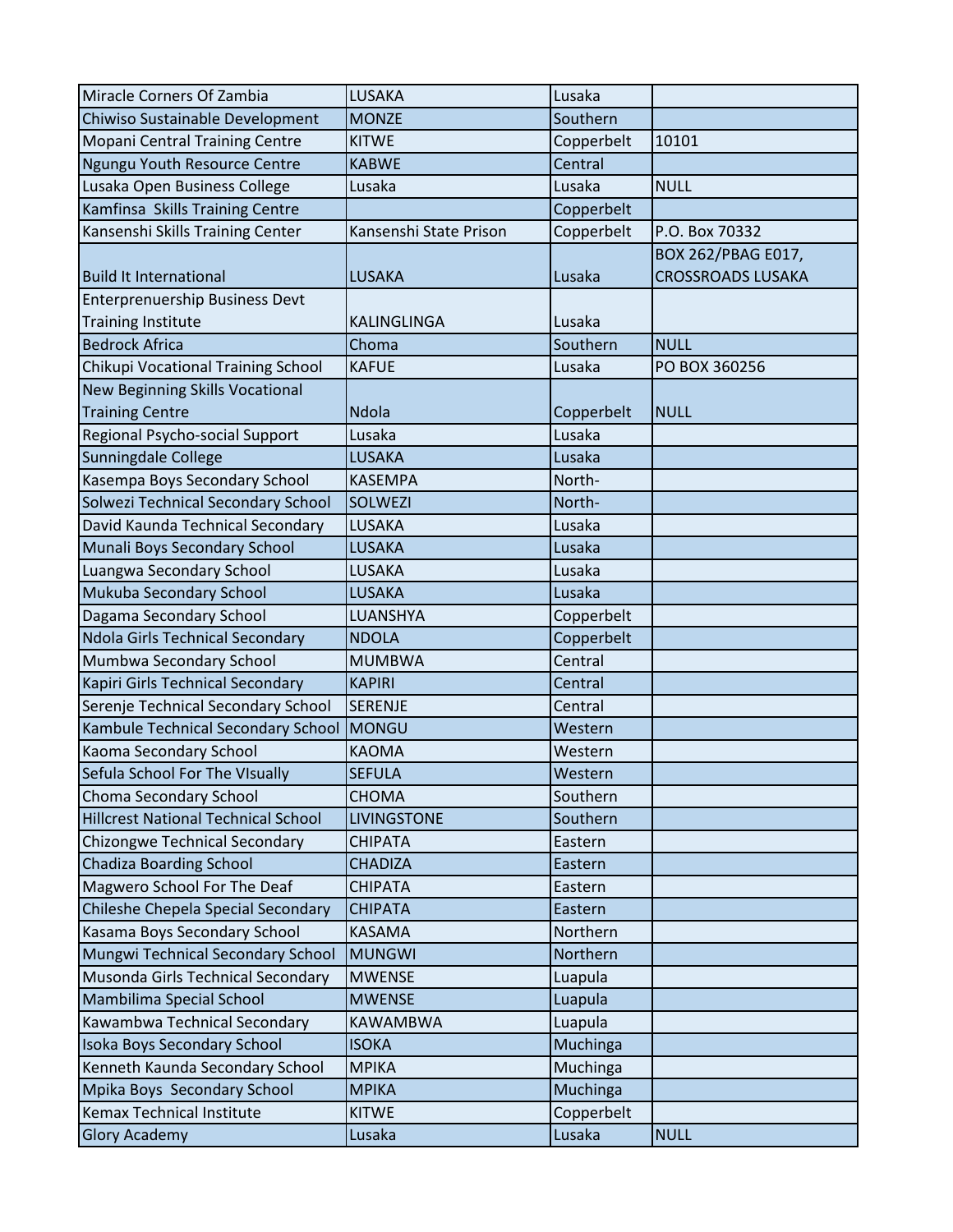| St Kibuka Life Skills Centre          | Lusaka               | Lusaka     |  |
|---------------------------------------|----------------------|------------|--|
| Livingstone Skills Training Centre    |                      | Southern   |  |
| Kwasha Mukwenu Vocation Training      | <b>SOLWEZI</b>       | North-     |  |
| <b>Kaputa Skills Training Centre</b>  | <b>NCHELENGE</b>     | Luapula    |  |
| Kamwala Skills Training Centre        |                      | Lusaka     |  |
| Palamede Secondary School             | <b>KAPIRI</b>        | Central    |  |
| Kapiri Mposhi Day Secondary School    | <b>KAPIRI</b>        | Central    |  |
| Chipepo Secondary School              | <b>KAPIRI</b>        | Central    |  |
| Nangoma Secondary School              | <b>MUMBWA</b>        | Central    |  |
| <b>Bulungu Secondary School</b>       | <b>MUMBWA</b>        | Central    |  |
| <b>Malende Primary School</b>         | <b>MUMBWA</b>        | Central    |  |
| <b>Bwacha Secondary School</b>        | <b>KABWE</b>         | Central    |  |
| Kabwe Secondary School                | <b>KABWE</b>         | Central    |  |
| <b>Highridge Secondary School</b>     | <b>KABWE</b>         | Central    |  |
| Chibombo Secondary School             | <b>CHIBOMBO</b>      | Central    |  |
| Kafushi Secondary School              | <b>CHIBOMBO</b>      | Central    |  |
| Dapp Children's Community School      | <b>CHIBOMBO</b>      | Central    |  |
| Mkushi Secondary School               | <b>MKUSHI</b>        | Central    |  |
| <b>Uphill Secondary School</b>        | <b>ITEZHI TEZHI</b>  | Central    |  |
| Moomba Secondary School               | <b>CHISAMBA</b>      | Central    |  |
| Chipembi Secondary School             | <b>CHISAMBA</b>      | Central    |  |
| <b>Broadway Secondary School</b>      | <b>KABWE</b>         | Central    |  |
| Chingola Secondary School             | <b>CHINGOLA</b>      | Copperbelt |  |
| Chikola Secondary School              | <b>CHINGOLA</b>      | Copperbelt |  |
| Nchanga Secondary                     | <b>CHINGOLA</b>      | Copperbelt |  |
| Nchanga Trust School                  | <b>CHINGOLA</b>      | Copperbelt |  |
| Maiteneke Secondary School            | <b>CHINGOLA</b>      | Copperbelt |  |
| <b>Chingola School For Continuing</b> | <b>CHINGOLA</b>      | Copperbelt |  |
| Mindolo Secondary School              | <b>KITWE</b>         | Copperbelt |  |
| Malela Secondary School               | <b>KITWE</b>         | Copperbelt |  |
| Hellen Kaunda Secondary School        | <b>KITWE</b>         | Copperbelt |  |
| Mitanto Secondary School              | <b>KITWE</b>         | Copperbelt |  |
| Matete Secondary School               | <b>KITWE</b>         | Copperbelt |  |
| Chamboli Secondary School             | <b>KITWE</b>         | Copperbelt |  |
| Chimwemwe Secondary School            | <b>KITWE</b>         | Copperbelt |  |
| Justin Kabwe Secondary School         | <b>KITWE</b>         | Copperbelt |  |
| Chibote Girls Secondary School        | <b>KITWE</b>         | Copperbelt |  |
| Kawama Secondary School               | <b>KITWE</b>         | Copperbelt |  |
| Chiwala Technical Secondary School    | <b>NDOLA</b>         | Copperbelt |  |
| Tug-urgan Secondary School            | <b>NDOLA</b>         | Copperbelt |  |
| Temweni Secondary School              | <b>NDOLA</b>         | Copperbelt |  |
| Kanini Secondary School               | <b>NDOLA</b>         | Copperbelt |  |
| Kansenshi Secondary School            | <b>NDOLA</b>         | Copperbelt |  |
| Chililabombwe Secondary               | CHILILABOMBWE        | Copperbelt |  |
| Mutondo Secondary School              | CHILILABOMBWE        | Copperbelt |  |
| Kamenza Secondary School              | <b>CHILILABOMBWE</b> | Copperbelt |  |
| Konkola Trust School                  | CHILILABOMBWE        | Copperbelt |  |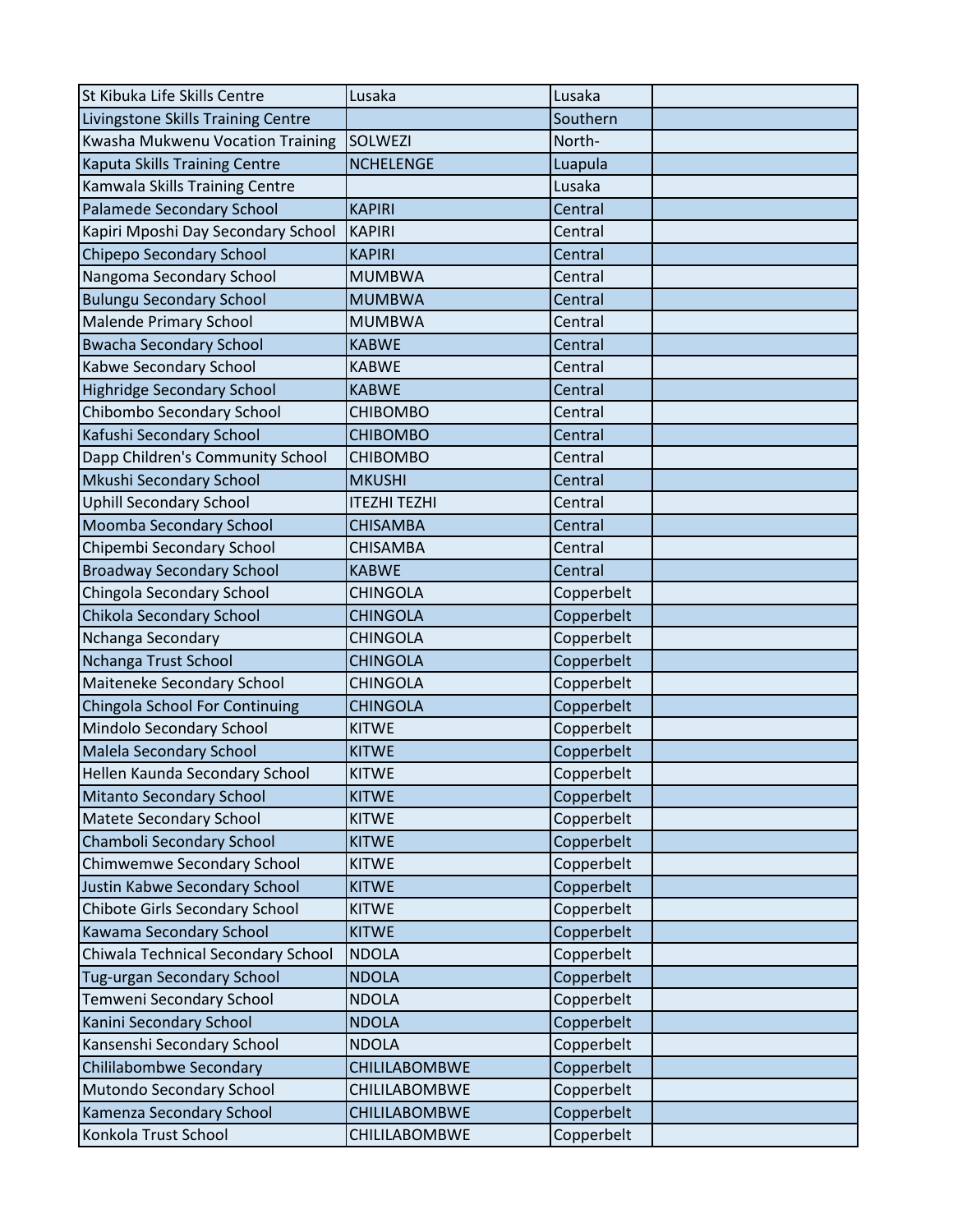| <b>Fitobaula Secondary School</b>        | <b>CHILILABOMBWE</b> | Copperbelt |  |
|------------------------------------------|----------------------|------------|--|
| Roan Antelope Secondary School           | LUANSHYA             | Copperbelt |  |
| Luanshya Girl's Secondary School         | LUANSHYA             | Copperbelt |  |
| Luanshya School For Continuing           | LUANSHYA             | Copperbelt |  |
| Nkulumashiba Secondary School            | LUANSHYA             | Copperbelt |  |
| <b>Mufulira Secondary</b>                | <b>MUFULIRA</b>      | Copperbelt |  |
| Kantanshi Secondary                      | <b>MUFULIRA</b>      | Copperbelt |  |
| Pamodzi Secondary School                 | <b>MUFULIRA</b>      | Copperbelt |  |
| Mufulira School For Continuing           | <b>MUFULIRA</b>      | Copperbelt |  |
| Mufulira Boarding School                 | <b>MUFULIRA</b>      | Copperbelt |  |
| <b>Butondo Secondary School</b>          | <b>MUFULIRA</b>      | Copperbelt |  |
| <b>Mpongwe South Boarding Secondary</b>  | <b>MPONGWE</b>       | Copperbelt |  |
| Masaiti Secondary School(mpongwe)        | <b>MPONGWE</b>       | Copperbelt |  |
| Chambishi Secondary School               | <b>MPONGWE</b>       | Copperbelt |  |
| Kalulushi Secondary School               | KALULUSHI            | Copperbelt |  |
| Twalubuka Secondary School               | KALULUSHI            | Copperbelt |  |
| St. Marcellin Secondary                  | KALULUSHI            | Copperbelt |  |
| Chavuma Secondary School                 | KALULUSHI            | Copperbelt |  |
| Chambishi Secondary School               | KALULUSHI            | Copperbelt |  |
| Kalumbwa Secondary School                | LUFWANYAMA           | Copperbelt |  |
| Lufwanyama Boarding School               | LUFWANYAMA           | Copperbelt |  |
| Masaiti Secondary School(masaiti)        | <b>MASAITI</b>       | Copperbelt |  |
| St. Josephs School For The Blind         | LUFWANYAMA           | Copperbelt |  |
| Chipata Day Secondary School             | <b>CHIPATA</b>       | Eastern    |  |
| Chipata School For Continuing            | <b>CHIPATA</b>       | Eastern    |  |
| Kasenengwa Boarding Secondary            | <b>CHIPATA</b>       | Eastern    |  |
| Eastern Girl's Secondary School          | <b>CHIPATA</b>       | Eastern    |  |
| <b>Hillside Secondary School</b>         | <b>CHIPATA</b>       | Eastern    |  |
| Mambwe Boarding Secondary School CHIPATA |                      | Eastern    |  |
| Petauke Boarding Secondary School        | <b>CHIPATA</b>       | Eastern    |  |
| Kafumbwe Boarding Secondary              | <b>CHIPATA</b>       | Eastern    |  |
| Katete Boarding Girl's Secondary         | <b>KATETE</b>        | Eastern    |  |
| Chadiza Secondary School                 | <b>CHADIZA</b>       | Eastern    |  |
| Lundazi Boarding Secondary School        | LUNDAZI              | Eastern    |  |
| Lumezi Secondary School                  | <b>LUNDAZI</b>       | Eastern    |  |
| Nyimba Boarding Secondary School         | LUNDAZI              | Eastern    |  |
| Mansa Secondary School                   | <b>MANSA</b>         | Eastern    |  |
| Don Bosco Secondary School               | <b>MANSA</b>         | Eastern    |  |
| St. Clements Secondary School            | <b>MANSA</b>         | Eastern    |  |
| Samfya Secondary School                  | <b>SAMFYA</b>        | Eastern    |  |
| <b>Chembe Secondary School</b>           | <b>CHEMBE</b>        | Eastern    |  |
| Mable Shaw Secondary School              | MWANSABOMBWE         | Eastern    |  |
| <b>Mwense Secondary School</b>           | <b>MWENSE</b>        | Eastern    |  |
| Lukwesa Secondary School                 | <b>MWENSE</b>        | Eastern    |  |
| Kashita Secondary School                 | <b>NCHELENGE</b>     | Eastern    |  |
| Nchelenge Secondary School               | <b>NCHELENGE</b>     | Eastern    |  |
| <b>Lwela Secondary School</b>            | <b>MILENGE</b>       | Eastern    |  |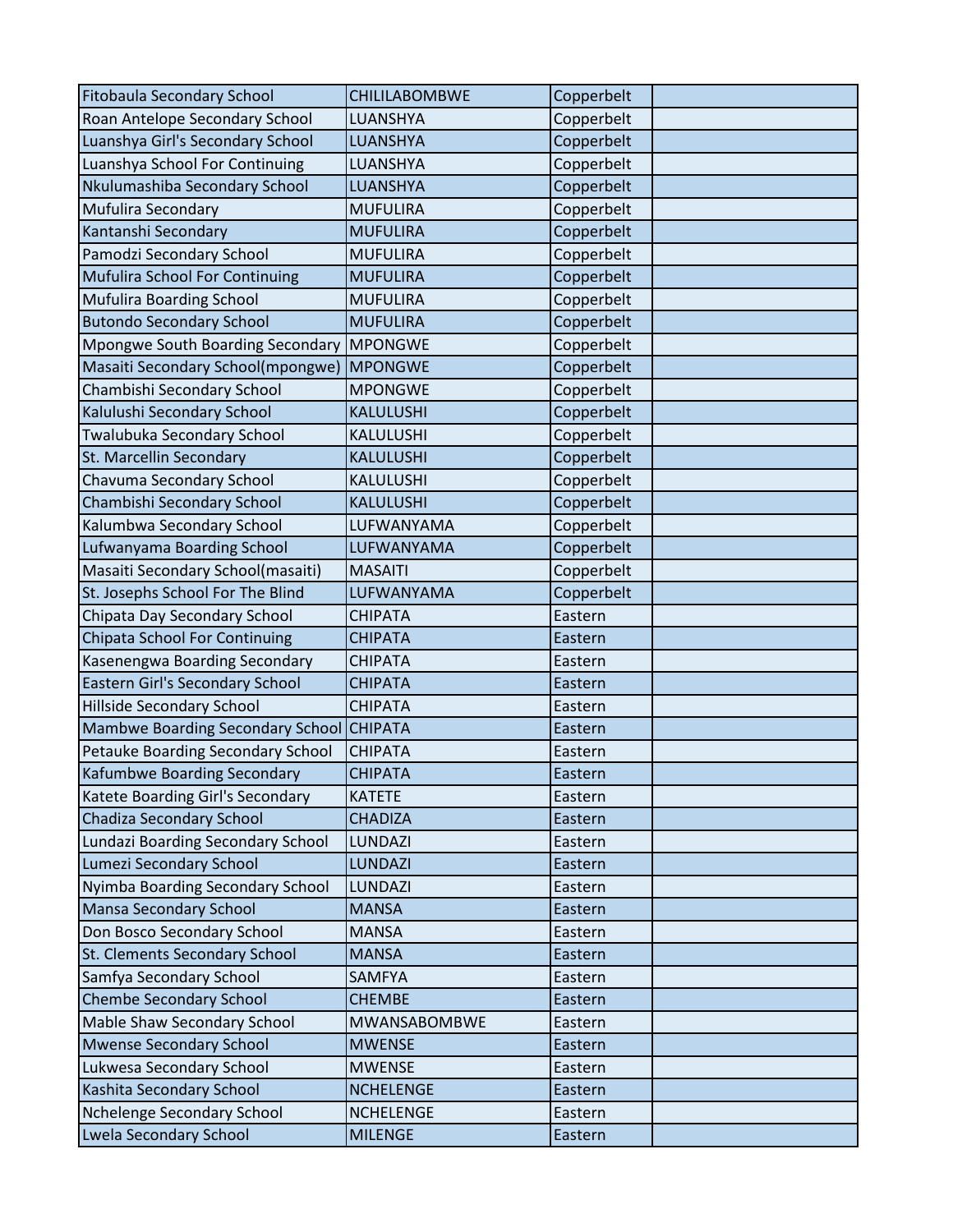| St. Mary's School For The Blind              | <b>KAWAMBWA</b>  | Eastern  |  |
|----------------------------------------------|------------------|----------|--|
| Lusitu Secondary School                      | <b>CHIRUNDU</b>  | Lusaka   |  |
| Kabulonga Boys Secondary School              | LUSAKA           | Lusaka   |  |
| <b>Lotus Primary School</b>                  | <b>LUSAKA</b>    | Lusaka   |  |
| Mumuni Primary School                        | LUSAKA           | Lusaka   |  |
| Kamwala Secondary School                     | LUSAKA           | Lusaka   |  |
| Libala Secondary School                      | <b>LUSAKA</b>    | Lusaka   |  |
| New Kabanana Secondary School                | LUSAKA           | Lusaka   |  |
| Arakan Girl's Secondary School               | LUSAKA           | Lusaka   |  |
| Arakan Boy's Secondary School                | <b>LUSAKA</b>    | Lusaka   |  |
| <b>Highland Secondary School</b>             | LUSAKA           | Lusaka   |  |
| Lusaka Girl's Secondary School               | LUSAKA           | Lusaka   |  |
| Lilayi Secondary School                      | LUSAKA           | Lusaka   |  |
| Kabulonga Girl's Secondary School            | <b>LUSAKA</b>    | Lusaka   |  |
| Kabulonga Primary School                     | LUSAKA           | Lusaka   |  |
| Lusaka Grz Secondary School                  | <b>LUSAKA</b>    | Lusaka   |  |
| <b>Chelstone Secondary School</b>            | LUSAKA           | Lusaka   |  |
| Kasisi Girl's Secondary School               | <b>CHONGWE</b>   | Lusaka   |  |
| Chongwe Secondary School                     | <b>CHONGWE</b>   | Lusaka   |  |
| Mukamambo Ii Girl's Secondary                | <b>CHONGWE</b>   | Lusaka   |  |
| Naboye Secondary School                      | <b>KAFUE</b>     | Lusaka   |  |
| <b>Feira Secondary School</b>                | LUANGWA          | Lusaka   |  |
| Mwembeshi Secondary School                   | <b>CHILANGA</b>  | Lusaka   |  |
| Rufunsa Girl's Tech Secondary School RUFUNSA |                  | Lusaka   |  |
| Munali Girl's Secondary School               | LUSAKA           | Lusaka   |  |
| Chinsali Girl's Secondary School             | <b>CHINSALI</b>  | Muchinga |  |
| Mwenzo Girl's Secondary School               | <b>NAKONDE</b>   | Muchinga |  |
| Nakonde Day Secondary School                 | <b>NAKONDE</b>   | Muchinga |  |
| Chitulika Secondary School                   | <b>MPIKA</b>     | Muchinga |  |
| Lwitikila Secondary School                   | <b>MPIKA</b>     | Muchinga |  |
| Chama Boarding Secondary School              | <b>CHAMA</b>     | Muchinga |  |
| Chama Day Secondary School                   | <b>CHAMA</b>     | Muchinga |  |
| Muchinga Secondary School                    | <b>ISOKA</b>     | Muchinga |  |
| Ilondola Secondaryschool                     | SHIWANGANDU      | Muchinga |  |
| Mulanga Day Secondary School                 | SHIWANGANDU      | Muchinga |  |
| <b>Thendele Day Secondary School</b>         | <b>MAFINGA</b>   | Muchinga |  |
| Musakanya Primary School                     | <b>MPIKA</b>     | Muchinga |  |
| Kasama School For Continuing                 | <b>KASAMA</b>    | Northern |  |
| Ituna Secondary School                       | <b>KASAMA</b>    | Northern |  |
| Kasama Girl's Secondary School               | <b>KASAMA</b>    | Northern |  |
| St. Francis Malole Secondary School          | <b>MUNGWI</b>    | Northern |  |
| Mpulungu Secondary School                    | <b>MPULUNGU</b>  | Northern |  |
| Lunte Secondary School                       | <b>MPOROKOSO</b> | Northern |  |
| Mporokoso Secondary School                   | <b>MPOROKOSO</b> | Northern |  |
| Luwingu Secoondary School                    | LUWINGU          | Northern |  |
| Kaputa School For Cont. Education            | <b>KAPUTA</b>    | Northern |  |
| Mbala Secondary School                       | <b>MBALA</b>     | Northern |  |